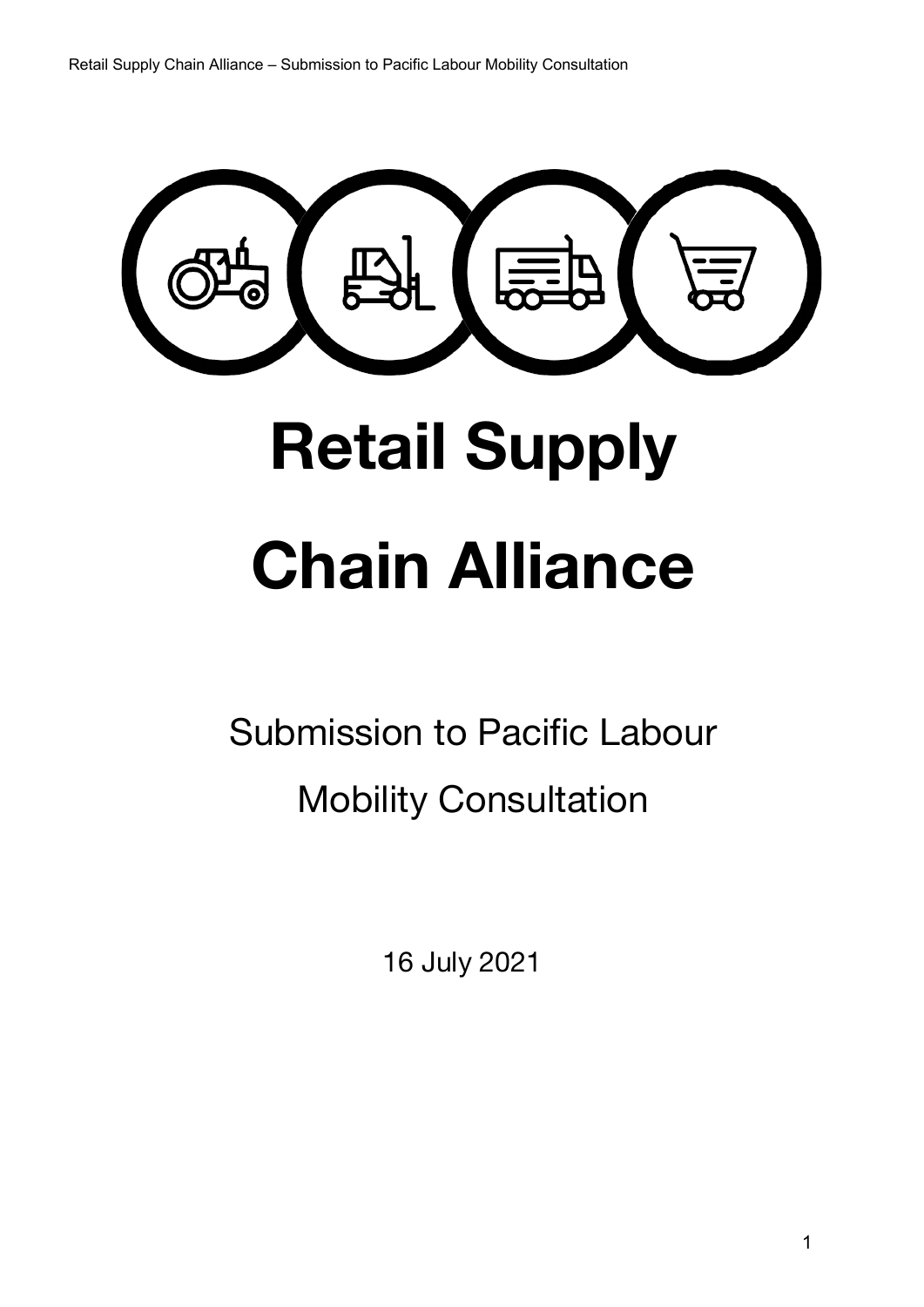The Retail Supply Chain Alliance welcomes the opportunity to contribute to the Department of Foreign Affairs and Trade's consultation process on the Seasonal Worker Programme and the Pacific Labour Scheme.

The Retail Supply Chain Alliance (the 'Alliance') represents and advocates for the rights of workers across the horticulture supply chain in Australia.

The Alliance is a coalition of trade unions that represent workers in each facet of the horticulture supply chain.

The Transport Workers' Union (TWU), the Australian Workers' Union (AWU), and the Shop Distributive and Allied Employees Union (SDA) are worker representatives who have formed the Retail Supply Chain Alliance, which together have coverage across the full spectrum of the horticulture industry supply chain.

The Alliance was formed in 2019 in an attempt to advance the cause for workers' rights and end the systemic exploitation across the horticulture supply chain in Australia.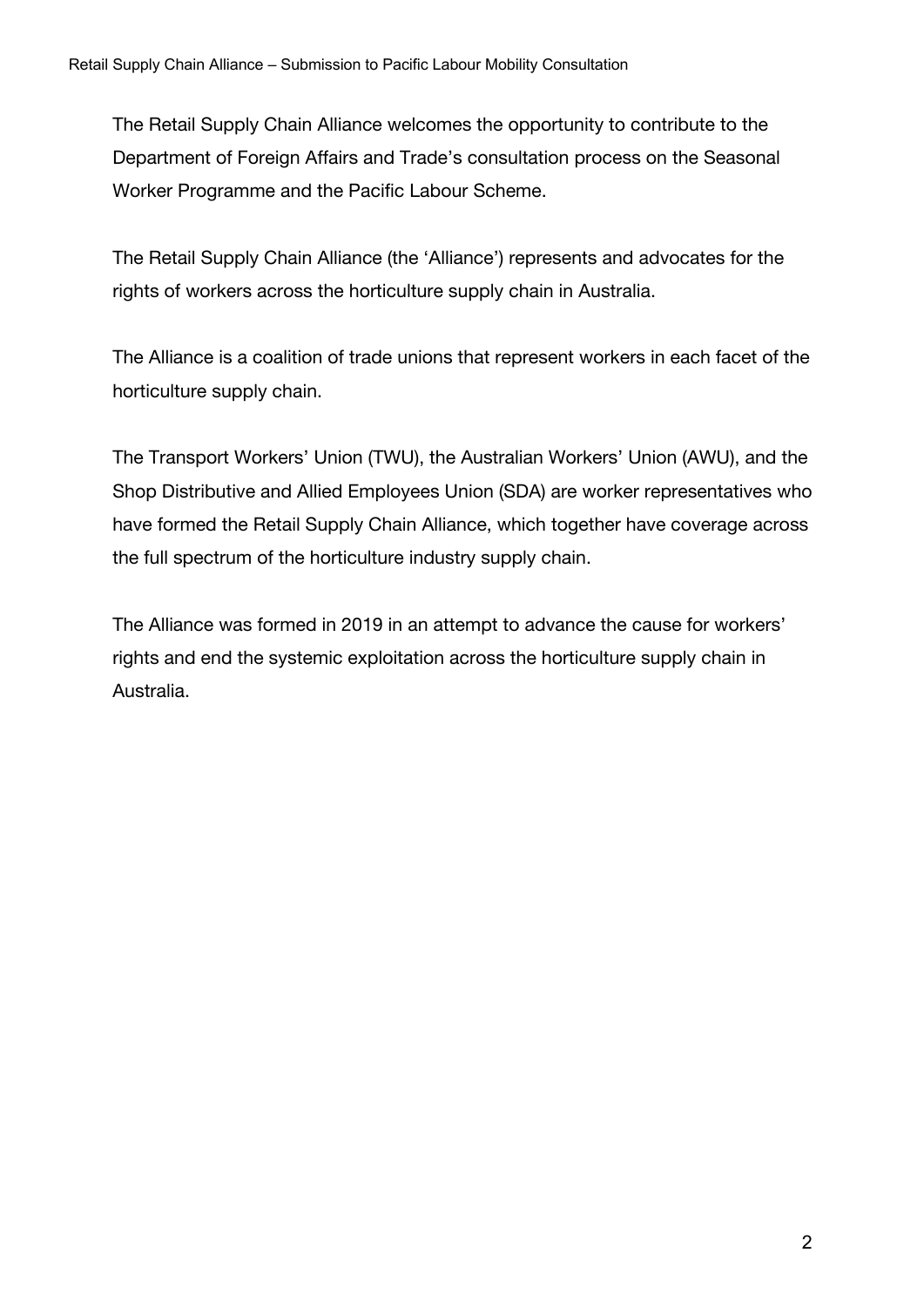# **Table of Contents**

| 1                                                                                                    |     |                                                                              |  |
|------------------------------------------------------------------------------------------------------|-----|------------------------------------------------------------------------------|--|
| The PLS and SWP, and their core protections, play an important role in Australia's<br>$\overline{2}$ |     |                                                                              |  |
|                                                                                                      | 2.1 | The new ASEAN agriculture visa risks undermining our Pacific relationships10 |  |
| 3                                                                                                    |     |                                                                              |  |
| 4                                                                                                    |     |                                                                              |  |
|                                                                                                      | 4.1 |                                                                              |  |
|                                                                                                      | 4.2 |                                                                              |  |
| 5                                                                                                    |     |                                                                              |  |
|                                                                                                      | 5.1 |                                                                              |  |
|                                                                                                      | 5.2 |                                                                              |  |
|                                                                                                      | 5.3 |                                                                              |  |
| 6                                                                                                    |     |                                                                              |  |
|                                                                                                      | 6.1 |                                                                              |  |
|                                                                                                      | 6.2 |                                                                              |  |
|                                                                                                      | 6.3 | Government funding for unions to assist in properly regulating the sector 23 |  |
|                                                                                                      | 6.4 |                                                                              |  |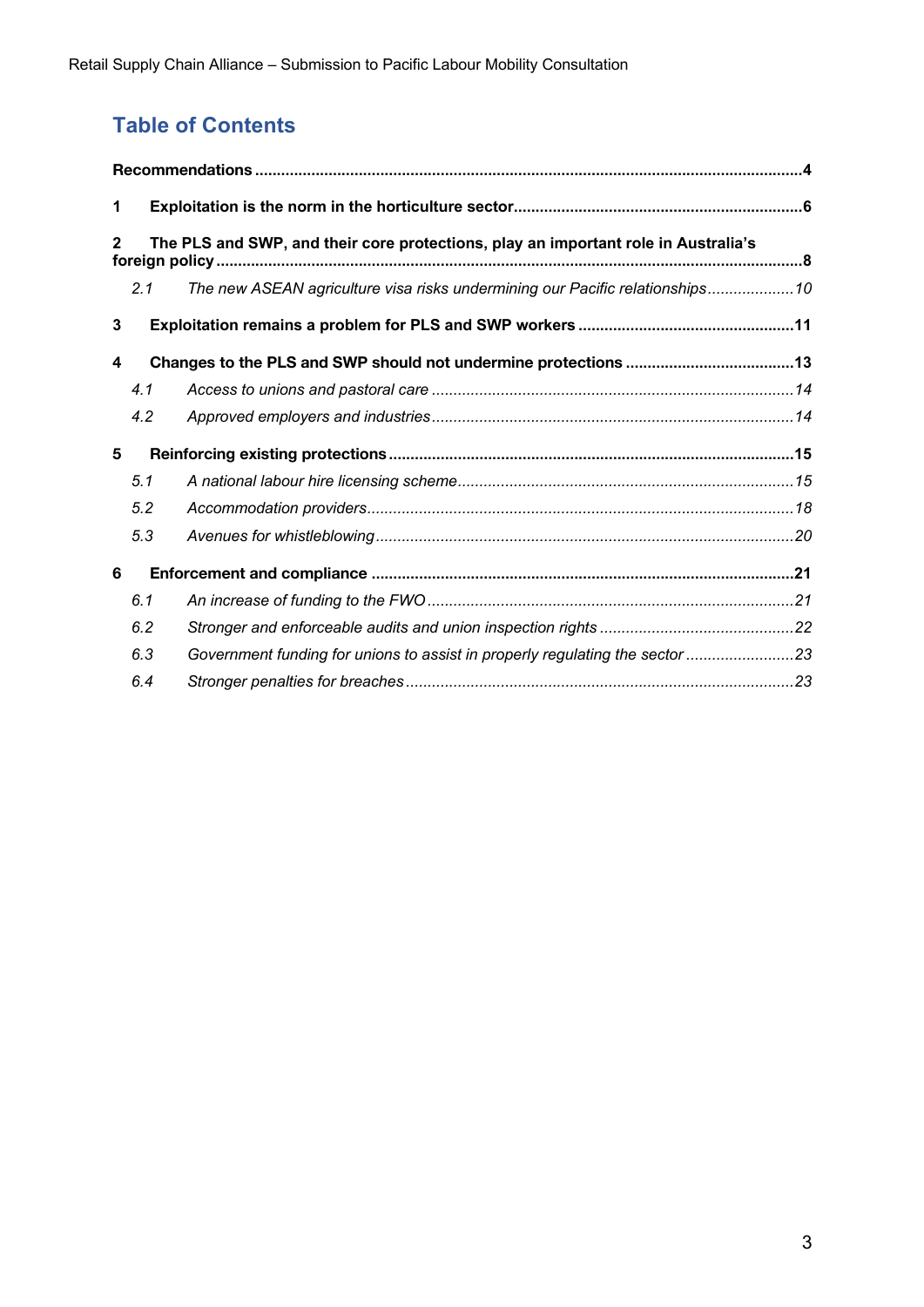## Recommendations

**RECOMMENDATION 1:** The **PLS and SWP, as currently formulated, should form the minimum standard of Australia's temporary migration program for workers on Australian farms.** Indeed, the most effective way to make more labour available through the schemes would be to expand their reach to more of our Pacific neighbours.

#### **RECOMMENDATION 2:** The **Federal Government should abandon its plans for**

**an ASEAN Agriculture Visa**, as it runs a serious risk of eroding conditions for Pacific workers and undermining the domestic and foreign policy benefits of the PLS and SWP. At a minimum, any new visa should have the same protections available under the PLS and SWP.

**RECOMMENDATION 3:** The Alliance recommends the following measures to address the risk of exploitation of Pacific workers:

- Maintain the current high standards for approved employer status and not outsource this requirement to external programs, such as Fair Farms
- Improve current departmental auditing that includes assessment of nonwage related compensation, including accommodation, transport, and other fees.
- include within the audit process a stakeholder engagement outreach with workers and not just firms.
- provide greater access for unions to conduct audits and checks on site (including in accommodation facilities, which are not currently covered by right of entry laws).
- establish greater enforcement and auditing of PLS and SWP firms, as a condition of maintaining 'approved employer' status.
- allow for predeparture information and an induction process for unions and civil society groups.
- formalise the induction process with unions, employers and civil society report backs and departmental oversight.
- ensure that auditing of the scheme is done by the responsible government department and not outsourced to external providers.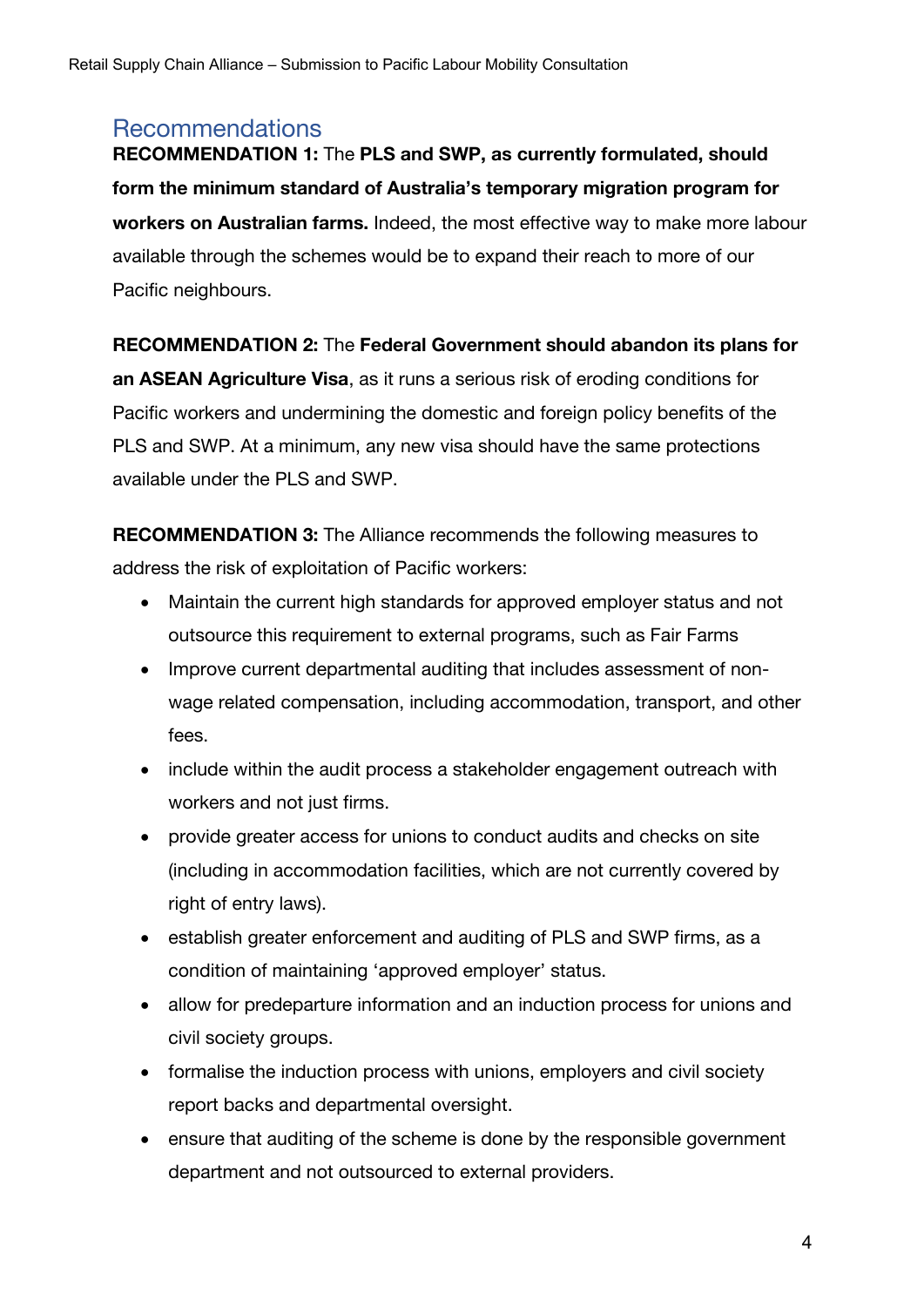**RECOMMENDATION 4:** Any changes made to increase flexibility in the PLS and SWP must not undermine their core protections: employer approval, access to unions and pastoral care, and provision of information about industrial rights.

**RECOMMENDATION 5:** Any expansion of approved industries should only cover those with genuine labour shortages verified with labour market testing.

**RECOMMENDATION 6:** The Federal Government should establish a national labour hire licencing scheme with strict compliance measures. Accommodation providers that serve a labour hire role should also require licencing under this scheme.

**RECOMMENDATION 7:** The Federal Government should establish a 'whistleblowing' service that allows horticulture workers to anonymously report breaches of employment standards. This service should be advertised prominently on the Pacific Labour Mobility website and on the Fair Work Ombudsman website.

**RECOMMENDATION 8:** Local governments in horticulture regions should be required to set up stakeholder meetings twice a year with unions, growers, pastoral care providers, community groups and relevant State and Federal Government agencies. The Federal Government should engage with local governments in horticulture regions to understand local context and actively investigate early signs of worker exploitation.

**RECOMMENDATION 9:** The Federal Government should place a strong focus on compliance and enforcement of workers' rights under the PLS and SWP by:

- a. Increasing the funding of the Fair Work Ombudsman by \$15 million, with new funding dedicated to increased compliance and enforcement activity.
- b. Providing for strong and enforceable audits undertaken by unions or under rigorous third-party schemes that are supported by all industry stakeholders.
- c. Establish criminal offences for wage theft to show that workplace exploitation is taken seriously.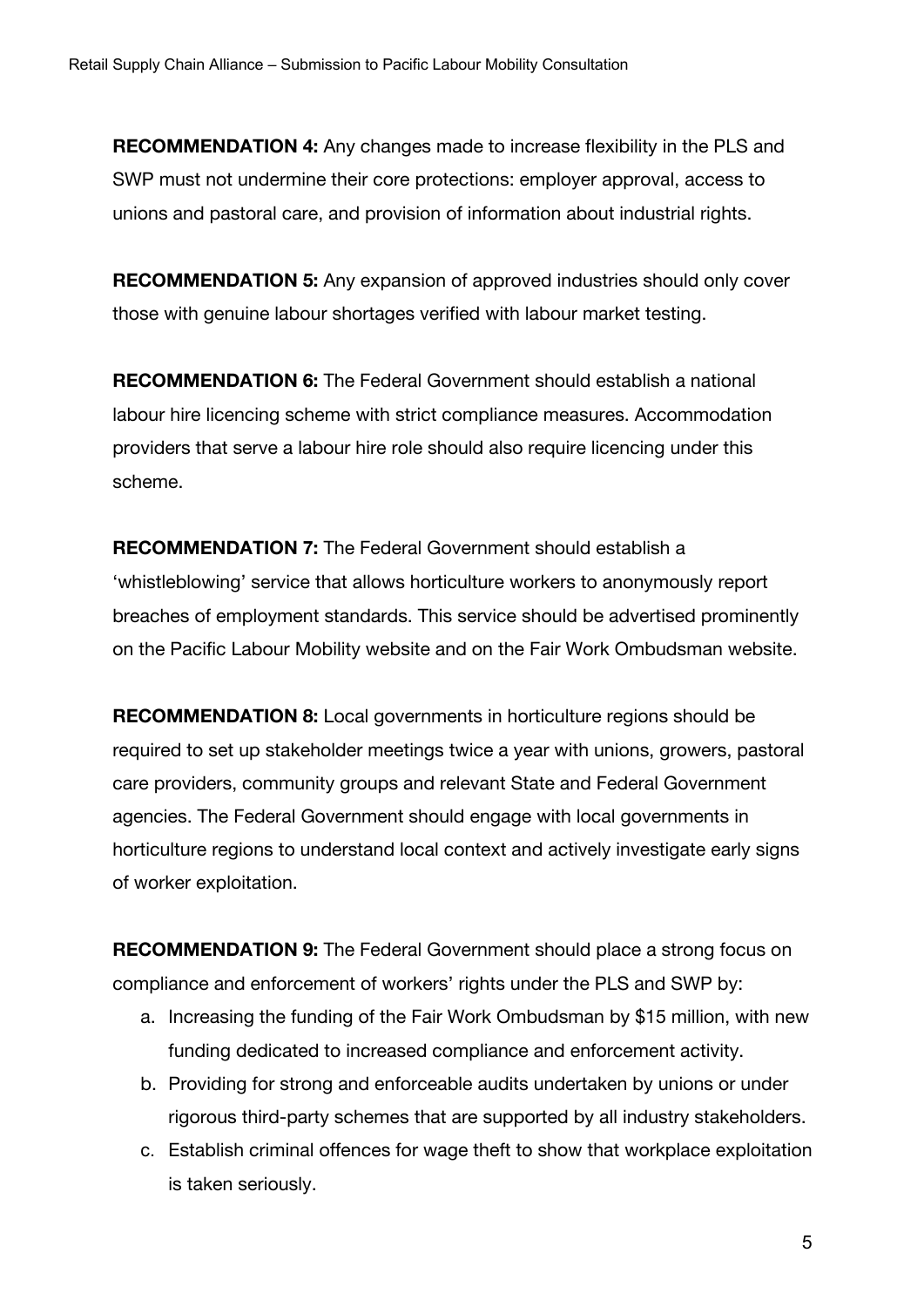# 1 Exploitation is the norm in the horticulture sector

Over the last decade Australia's horticulture industry has arguably become the most exploitative in the country. At the same time, it has become the most reliant sector on overseas migrant workers, and incidentally an international chronicle for obscene and inhumane workplace abuse and acts of modern slavery.

The Australian Bureau of Agricultural and Resource Economics and Sciences (ABARES) found that the average horticulture farm employs 40-50 per cent of its workforce from the local permanent resident market. This means that a worker in the horticulture industry is most likely to be on an overseas visa, or their work status is unknown. As a comparison to other regional industries, wheat or dairy farms typically comprise 90 per cent of permanent residents. This leaves horticulture uniquely dependent on migrant workers, which the FWO identify as causative of worker exploitation.

The extent of exploitation in the horticulture industry is undeniable, uncovered empirically by countless parliamentary inquiries, government taskforce reports, and media reporting.

- Unions NSW research released in 2021 found that almost all growers who use piece rates pay below the national minimum wage of \$19.84, and substantially below the minimum hourly rate specified in the Award of \$24.80.<sup>1</sup>
- In its Harvest Trail Inquiry, the FWO found that 67% of all growers surveyed were employing overseas workers. Further, it reported that temporary visa holders are more vulnerable to exploitation due to a higher incidence of cultural and language barriers, low awareness of workplace rights and barriers to accessing assistance. It also recognises that the anchoring of visa status to employment means that workers can be made to feel 'captive' to their employer.

<sup>&</sup>lt;sup>1</sup> Most recently, Unions NSW, "Wage Theft, The Shadow Market. Part Two: The Horticultural Industry," March 2021, https://www.unionsnsw.org.au/wp-content/uploads/2021/03/Wage-Theives-Horticulture-Report-online.pdf; Fair Work Ombudsman, "Harvest Trail Inquiry," 2018.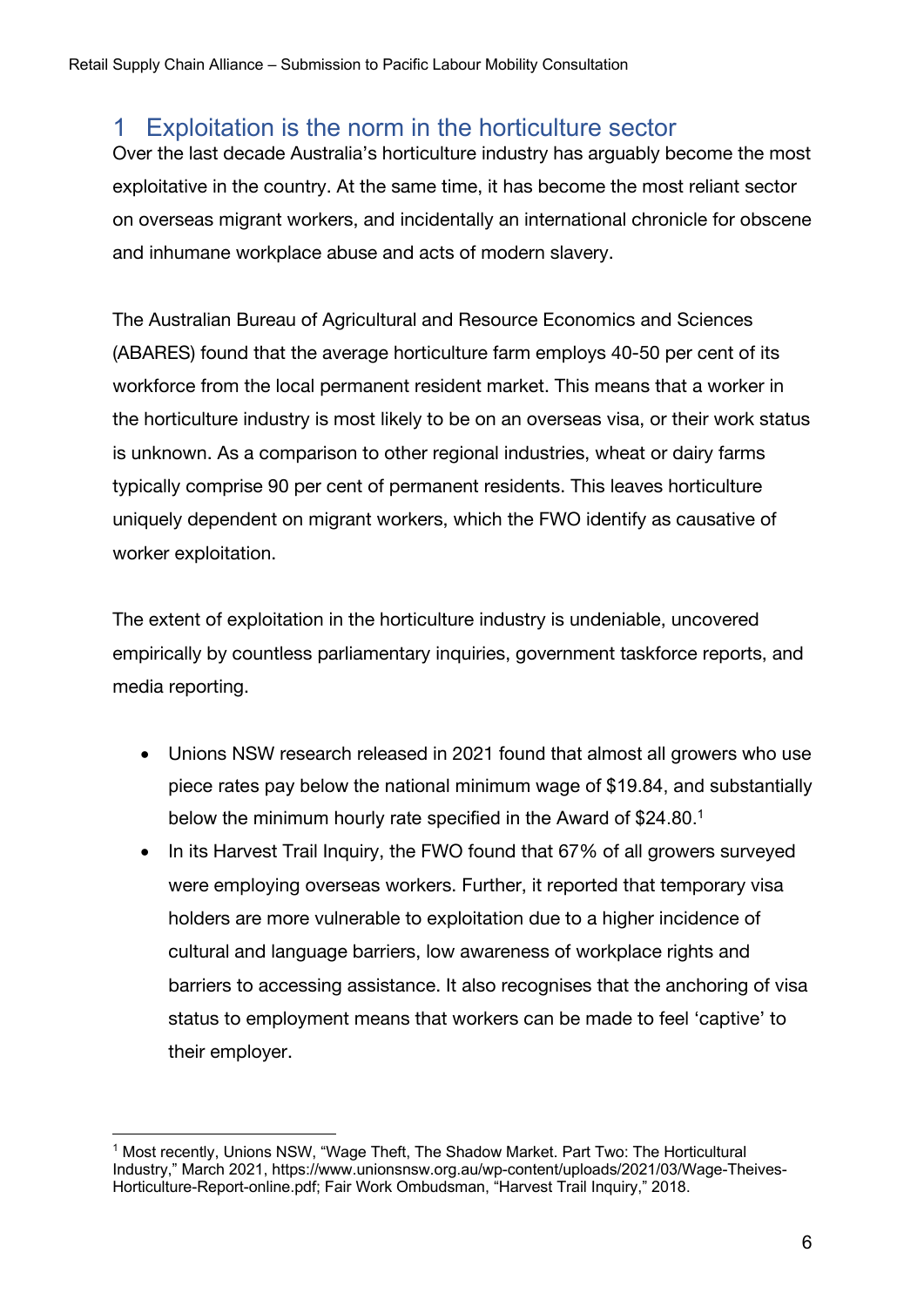• The final report of the Federal Government's Migrant Worker Taskforce also noted the inextricable link between the increasing number of temporary visa holders and the systemic spread of underpayment and risk of exploitation.

Despite research and reporting that cannot be ignored, exploitation in the sector continues to go unanswered, with the obvious policy responses being ignored and side-lined year-on-year as more evidence is revealed and exploitation worsens. In fact, governments appear to have moved in the opposite direction, seeking further opportunities to increase precarious migrant labour supply in the sector.

Several factors beyond reliance on overseas workers contribute to exploitation in the sector:

- Australia's horticulture industry sources 37-56% of its labour from labour hire firms, depending on the specific type of produce. This compares to 3 to 12% in other agriculture industries such as in cotton, broadacre and dairy. Whilst the use of labour hire contracting is not itself a means for exploitation, a significant dependency on it can obfuscate the recruitment process, disaggregate the employee-employer relationship and increase the risk for exploitation. In addition, when several contract labour firms are used to service a single farm or operating entity, supply-chain complexity can nurture a culture of non-compliance.
- Failure to comply with legal obligations in relation to pay and conditions are common in the sector. In its Harvest Trail Inquiry, the FWO investigated 638 employers, equating to 4 per cent of all employers in the horticulture industry. It was found that more than 55% of employers investigated had failed to comply with Australian workplace laws (including both monetary and non-monetary breaches).

Unlike other industries, the horticulture industry demands high-volumes of work in acute time frames, compensates on piecework, is regionally located and has a highdegree of non-monetary compensation associated with employment.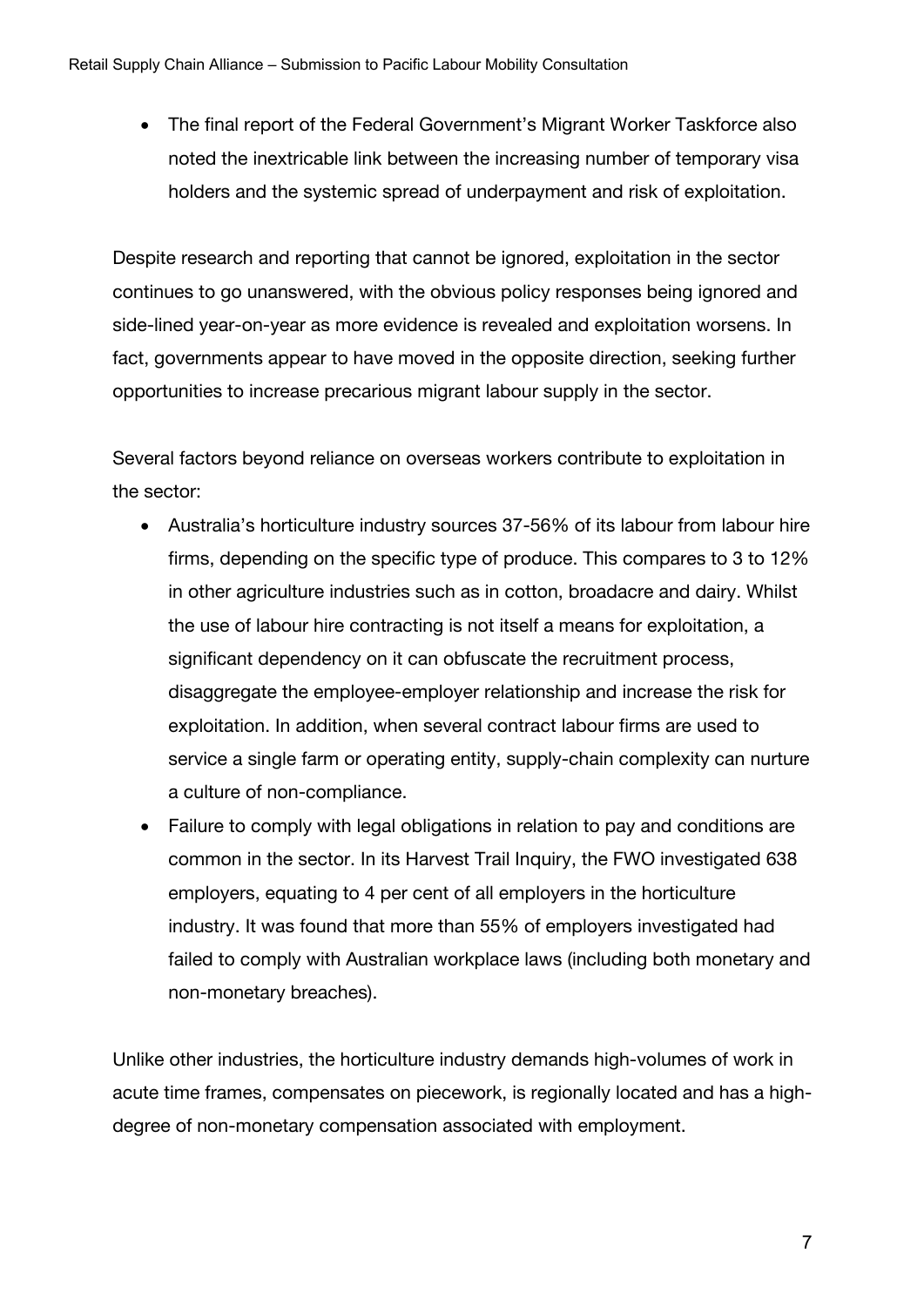Over time, bad policy planning has meant that the industry has become structurally dependent on a migrant labour workforce, controlled by systemic and complex labour hire contract arrangements, and undetectable by workplace standard compliance and enforcement agencies.

Nefarious employment practices have become so commonplace that any employer attempting to be compliant becomes uncompetitive in the marketplace. Exploitation and illegality are now a focal cost-setting function of the horticulture industry.

## 2 The PLS and SWP, and their core protections, play an important role in Australia's foreign policy

The Pacific Labour Scheme (PLS), administered by DFAT, and the Seasonal Worker Programme (SWP), administered by the Department of Education, Skills, and Employment, seek to assist employers in the agriculture and accommodation sectors to fill employment gaps unable to be met by the Australian workforce. In particular, they provide workers in Pacific Island countries and Timor-Leste with the opportunity to come to Australia to upskill and earn money, operating as an economic development initiative and aide to neighbouring countries.

By most measures, the SWP and PLS have been successful. Since July 2012, over 28,000 visas have been granted to seasonal workers under the Pacific programs, including more than 12,000 workers in 2018-19 prior to the pandemic. Although the pandemic reduced the intake of Pacific workers, visa changes combined with impacts of border closures on other sources of labour have meant that the overall number of Pacific workers has held up relatively well in 2020 – with around 8,000 workers remaining in the country.

Drawing on Pacific workers during labour shortages has worked well for both workers and farmers. Workers under the SWP and PLS stay up to six times longer at a farm than backpackers, and are around 20 per cent more productive. $^2$ 

<sup>2</sup> *What difference does labour choice make to farm productivity and profitability in the Australian horticulture industry?* (2018) ABARES.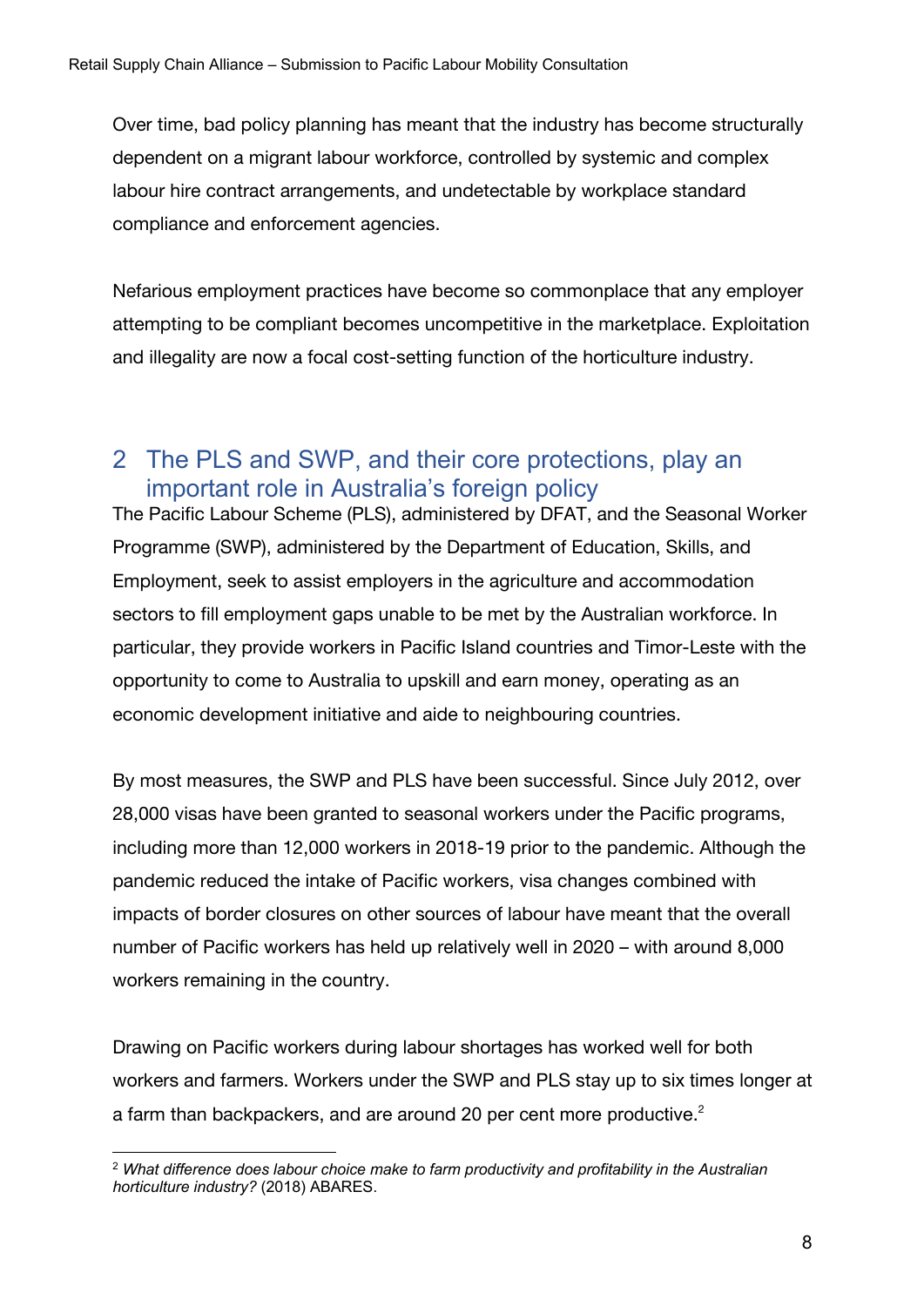The SWP and PLS are an important part of Australia's foreign policy settings and acknowledge the deep relationship between Australia and its Pacific neighbours. And the schemes play a crucial development role in the region: When Australia invites just an additional 1 per cent of the Pacific population to our shores to work, these countries gain as much as \$2 billion USD in collective GDP – well in excess of Australia's aid commitments in the region.<sup>3</sup> But beyond mere economic benefits, these programs facilitate person-to-person links when workers are able to get actively involved in their community.4

Given the multifaceted importance of this scheme, it is critical that workers under this scheme are protected from exploitation and that the scheme operates with total integrity.

In acknowledgement of this, the SWP was developed with greater safeguards than other sources of temporary migrant labour:

- Employers have to be approved in advance.
- Employers are subject to site visits and audits.
- Employers have to provide an induction for workers and invite the FWO and unions.
- Employers can be suspended from the SWP for non-compliance.
- Employers are responsible for arranging pastoral care and accommodation.
- Employers are subject to monitoring by the  $FWO.<sup>5</sup>$

The Alliance believes that these protections should form the basic standard of Australia's temporary migration program. If concerns are raised about a continuing shortage of labour, then the first port of call should be expanding these programs.

<sup>3</sup> *The development benefits of expanding Pacific access to Australia's labour market* (2016) Lowy Institute. https://www.lowyinstitute.org/publications/development-benefits-expanding-pacific-accessaustralias-labour-market

<sup>4</sup> *The Seasonal Worker Programme: a personal story* (2017) Lowy Institute. https://devpolicy.org/theseasonal-worker-programme-a-personal-story-20171201/

<sup>5</sup> https://www.sydney.edu.au/content/dam/corporate/documents/business-school/research/work-andorganisational-studies/towards-a-durable-future-report.pdf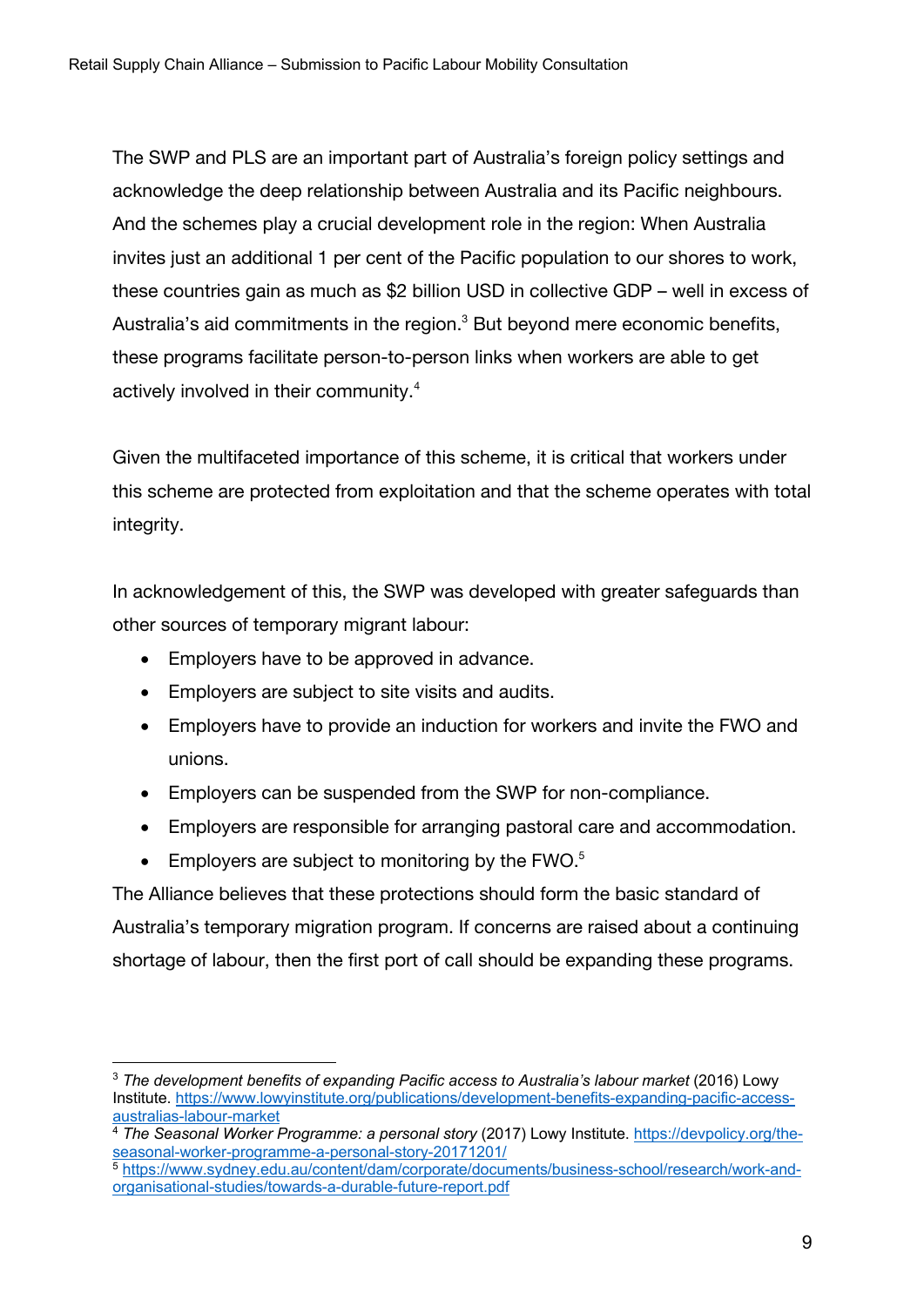**RECOMMENDATION 1:** The **PLS and SWP, as currently formulated, should form the minimum standard of Australia's temporary migration program for workers on Australian farms.** Indeed, the most effective way to make more labour available through the schemes would be to expand their reach to more of our Pacific neighbours.

### 2.1 The new ASEAN agriculture visa risks undermining our Pacific relationships

Regrettably, a new ASEAN agriculture visa was recently announced that seeks to undermine these protections. The new visa appears to be the result of changes to the UK-Australia Free Trade Agreement which remove the requirement for 88 days of regional work from Working Holiday Maker visas. While the RSCA welcomes the removal of this requirement, growers have lobbied for a 'substitute' form of cheap, exploitable labour – the role that the ASEAN visa appears to be taking. Indeed, the Agriculture Minister stated in an appearance on ABC Radio National on June 16 that the new ASEAN visa was explicitly designed to have fewer conditions and protections than these existing programs. The Alliance is deeply concerned that ASEAN workers coming into the country under the Government's new arrangement will erode the conditions offered to workers from our Pacific neighbours, with consequences for our strategic relationships – even though the Government claims that Pacific labour mobility is the 'centrepiece' of Australia's 'Pacific step-up'. Maintaining the integrity of the Pacific labour mobility program requires that no new visas are introduced which undercut the core protections for PLS and SWP workers.

**RECOMMENDATION 2:** The Federal Government should abandon its plans for an ASEAN Agriculture Visa, as it runs a serious risk of eroding conditions for Pacific workers and undermining the benefits of the PLS and SWP. At a minimum, any new visa should have the same protections available under the PLS and SWP.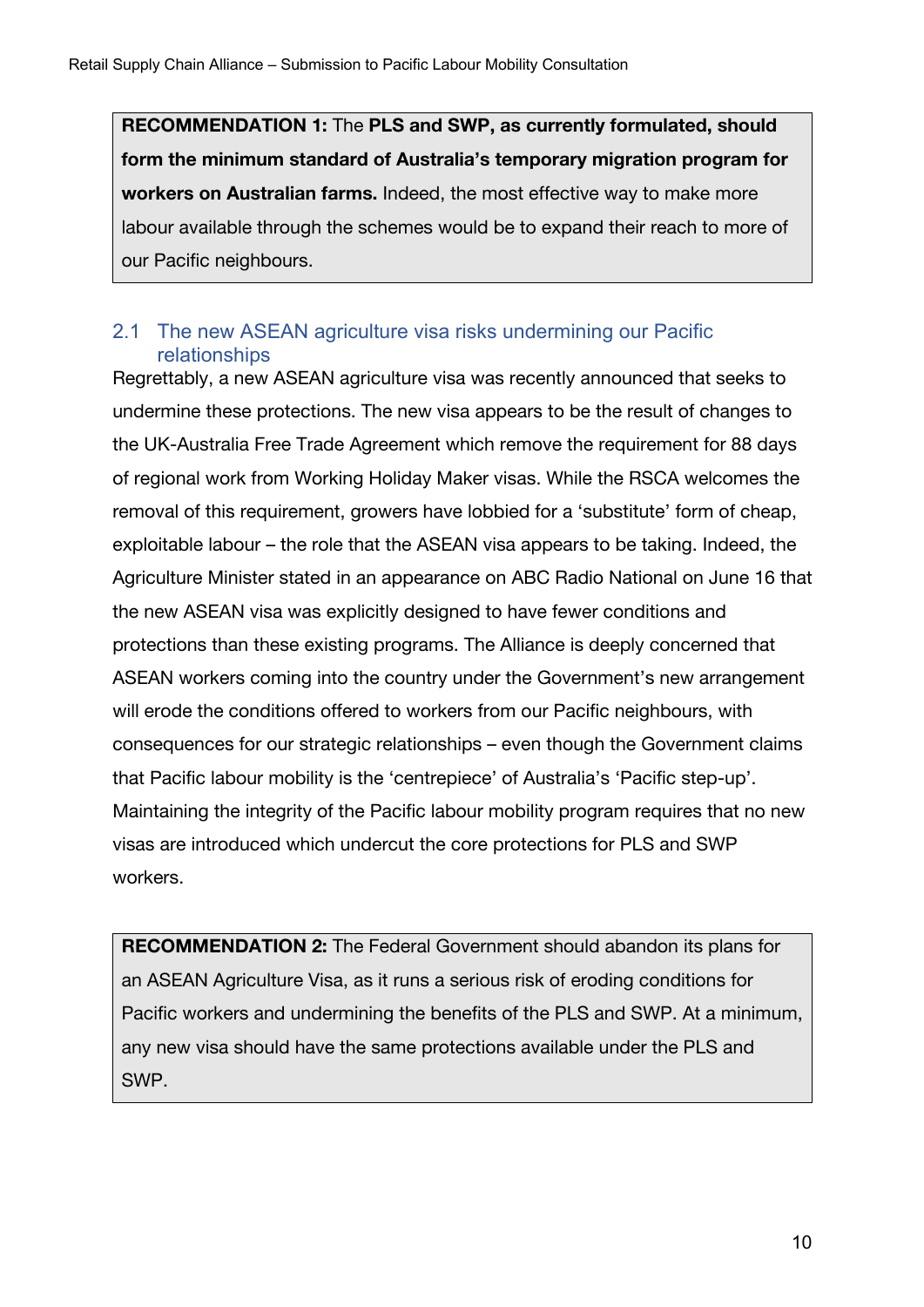# 3 Exploitation remains a problem for PLS and SWP workers

Claims have arisen by employers, indicated during this consultation process, that the program is under-utilised because the process is too cumbersome and potentially costly. A less generous interpretation might be that employers prefer to use schemes with less oversight of unscrupulous behaviour. Comparatively, when employing WHM visa holders, employers can deploy their own accommodation arrangements, avoid potential administration costs and generally comply with a lower level of workplace compliance and stakeholder management.

Still, the SWP contains inherent shortcomings that expose workers to exploitation just the same as if they were employed by another scheme.

Firstly, there have been many cases of exploitation found by workers under the SWP. The FWO found that of the 420 growers not complying with workplace laws, 29 had employed workers under the SWP. This suggests that despite the involvement of the employment arrangement at conception, there is limited continual oversight and enforcement of labour standards and program requirements.

Secondly, SWP workers are vulnerable to inflated deductions from pay for accommodation and 'social levies', which are obfuscated amongst complicated employment arrangements. In one instance, a quarter of workers' pay was cut to live in a four-bedroom home housing 8 adults. $6$  This was also the case when the Australian Federal Police and the Australian Border Force commenced an investigation into labour exploitation in Victorian farms after further wage theft of Fijian workers was uncovered.<sup>7</sup> Earlier this year under the Seasonal Worker Program, it was also found that 70 workers were living in one house in Tasmania and paying up to \$130 a week in rent. $8$  Over the last two years the Fair Work

<sup>6</sup> https://www.abc.net.au/news/2020-06-11/pacific-island-scheme-wages-deducted-high-rentinverell/12336278

<sup>7</sup> https://www.abc.net.au/news/2019-11-16/police-probe-alleged-exploitation-of-fijian-workers-invictoria/11626930

<sup>8</sup> https://www.abc.net.au/news/2020-02-14/seasonal-worker-program-under-scrutiny-after-70-peoplein-house/11960818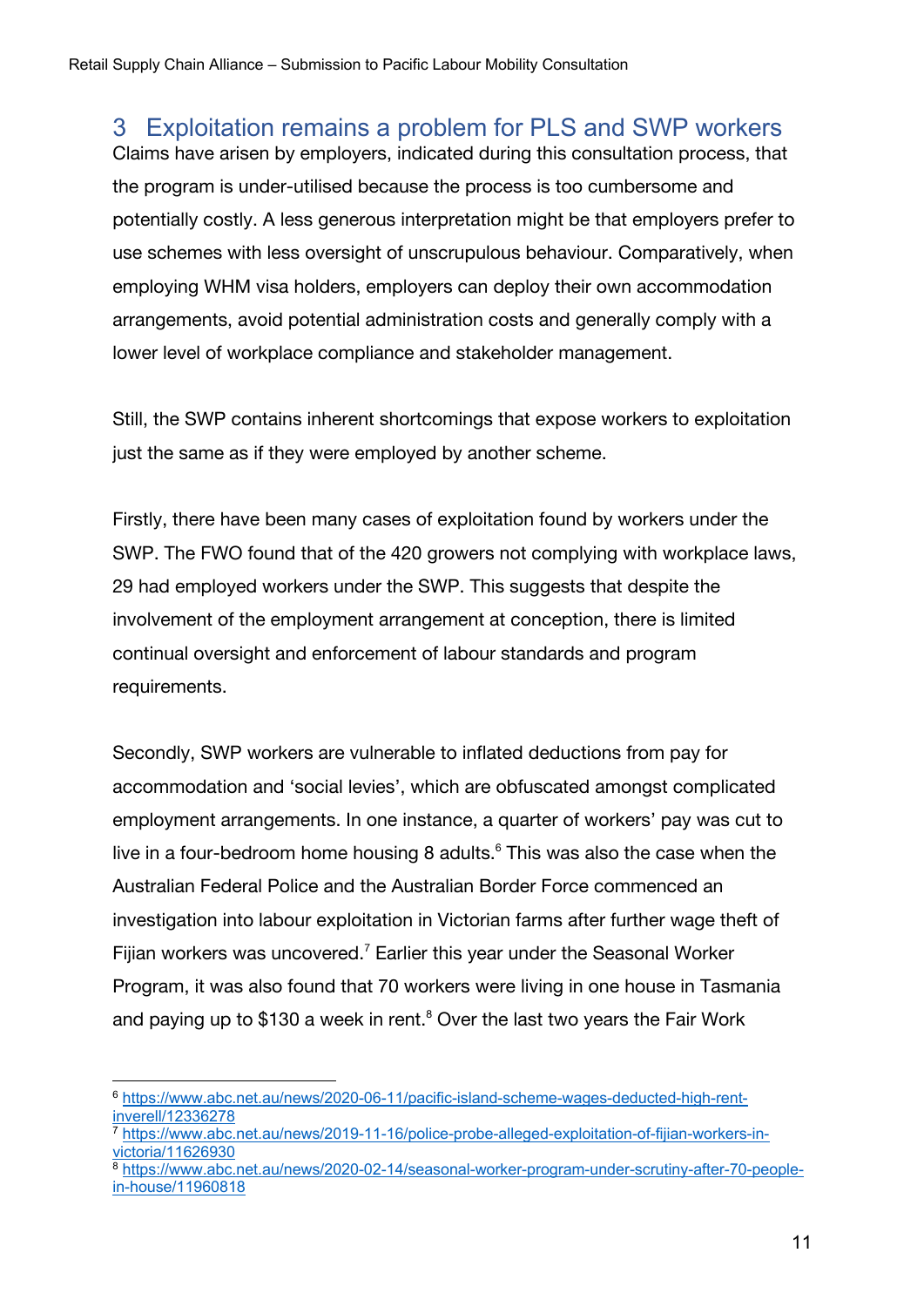Ombudsman (FWO) have ruled on many enforceable undertakings in the horticulture sector, such as for labour hire firm Agri-Labour which underpaid 19 nationals of Vanuatu it employed under the SWP programme in Shepparton, Victoria.<sup>9</sup>

Thirdly, just like across other visa programs, workers are unlikely to submit complaints to the FWO because of their desire to remain in Australia for the duration of the season and to return for subsequent seasons. In one investigation it was found that SWP workers in Griffith reported a fear of retributions (including beatings) and of their passports being held by the sponsoring employer.<sup>10</sup> The fundamental power imbalance between employer and employee is worsened due to the seasonal nature of the work.

Approved employers are under a greater degree of scrutiny than most growers. The difficulty in obtaining and maintaining of an approved employer status is the single biggest deterrent of worker exploitation in the SWP and PLS. Any undermining of the integrity of this protection will place both programs at risk. The Alliance recommends a range of measures to provide greater oversight of approved employers' activities to stamp out exploitation.

<sup>9</sup> https://www.fairwork.gov.au/about-us/news-and-media-releases/2019-media-releases/april-2019/20190423-agri-labour-eu-media-release

<sup>10</sup> https://www.sydney.edu.au/content/dam/corporate/documents/business-school/research/work-andorganisational-studies/towards-a-durable-future-report.pdf, page 13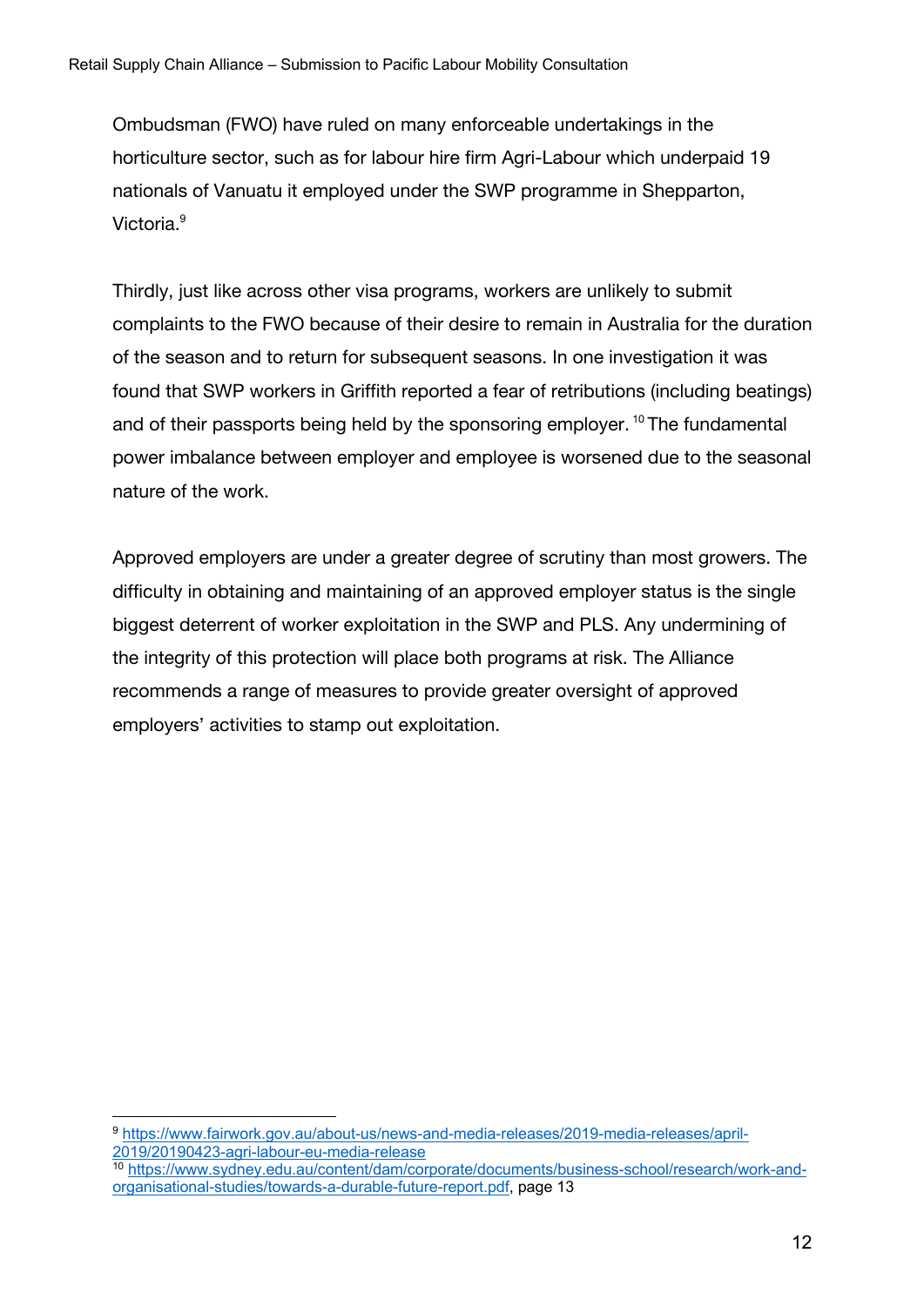**RECOMMENDATION 3:** The Alliance recommends the following measures to address the risk of exploitation of Pacific workers:

- Maintain the current high standards for approved employer status and not outsource this requirement to external programs, such as Fair Farms
- Improve current departmental auditing that includes assessment of nonwage related compensation, including accommodation, transport, and other fees.
- include within the audit process a stakeholder engagement outreach with workers and not just firms.
- provide greater access for unions to conduct audits and checks on site (including in accommodation facilities, which are not currently covered by right of entry laws).
- establish greater enforcement and auditing of PLS and SWP firms, as a condition of maintaining 'approved employer' status.
- allow for predeparture information and an induction process for unions and civil society groups.
- formalise the induction process with unions, employers and civil society report backs and departmental oversight.
- ensure that auditing of the scheme is done by the responsible government department and not outsourced to external providers.

# 4 Changes to the PLS and SWP should not undermine protections

Noting that exploitation continues to take place under the Pacific labour programs, Any calls for 'streamlining' compliance requirements should not erode the fundamental rights of Pacific workers. On the contrary, claims that the PLS and SWP have excessive 'red tape' should not be used to justify the removal of protections for those workers, or to support uses of less-restrictive temporary migration programs. The following section outlines the core conditions of the PLS and SWP, and the ways that any changes run the risk of increasing exploitation.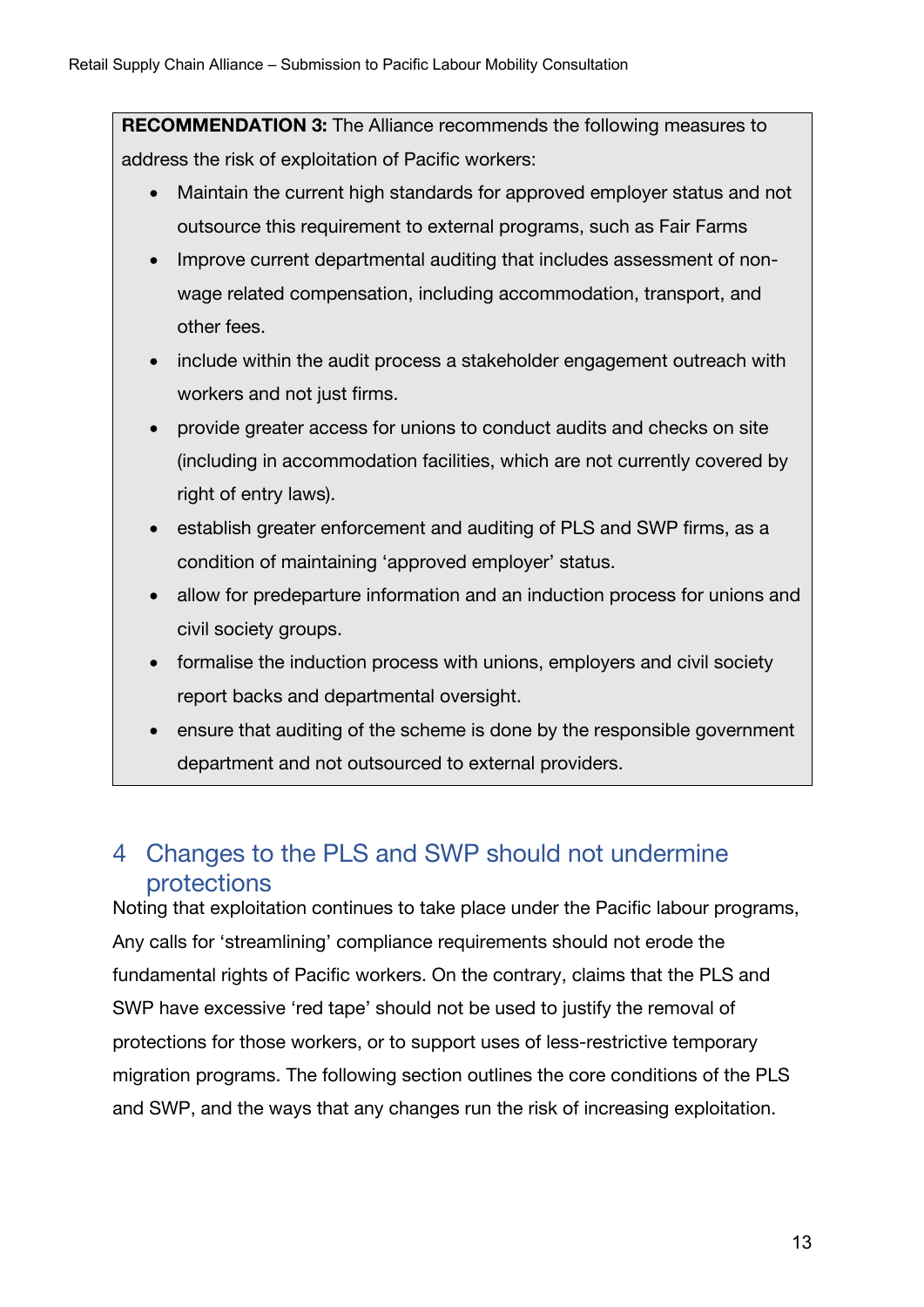#### 4.1 Access to unions and pastoral care

Unions currently undertake an induction each season on farms. Providing relevant and up-to-date information on a regular basis ensures that each and every worker understands their rights, particularly to go to the FWO about breaches of minimum conditions. Relaxing this obligation so that an induction is provided only once will inevitably mean that workers slip through the cracks and become more vulnerable to exploitation.

Providing ongoing access to pastoral care services helps to facilitate a sense of community among recent migrants, particularly those who come from a background of faith, and should be seen as a core requirement of the PLS and SWP. The RSCA sees the opportunity to expand this pastoral care role to include broader community activity, such as sport, noting that this can provide opportunities to engage with the broader communities in which Pacific workers live.

#### 4.2 Approved employers and industries

Presently, only approved employers in a select range of industries where either seasonal work is the norm, or labour shortages have been established, can access Pacific workers through the PLS and SWP.

The Alliance is not opposed to employer portability within the scheme, which can be of benefit to both worker and employer in facilitating the efficient use of temporary labour. However, this portability must be among approved employers only. There is already a significant risk that workers, once arrived in Australia, are asked to take up opportunities with non-approved employers.

One proposal raised during the consultation process was the 'lending' of workers from an approved employer to an unapproved employer. In theory, accountability for wages, safety and conditions would stay with the approved employer. But in practice, this would see approved employers effectively acting as labour hire firms. As detailed below, labour hire firms obscure the true relationship between employer and employee, ultimately making it harder for workers to enforce their rights. It is quite likely that a worker forced to work for a non-approved employer would face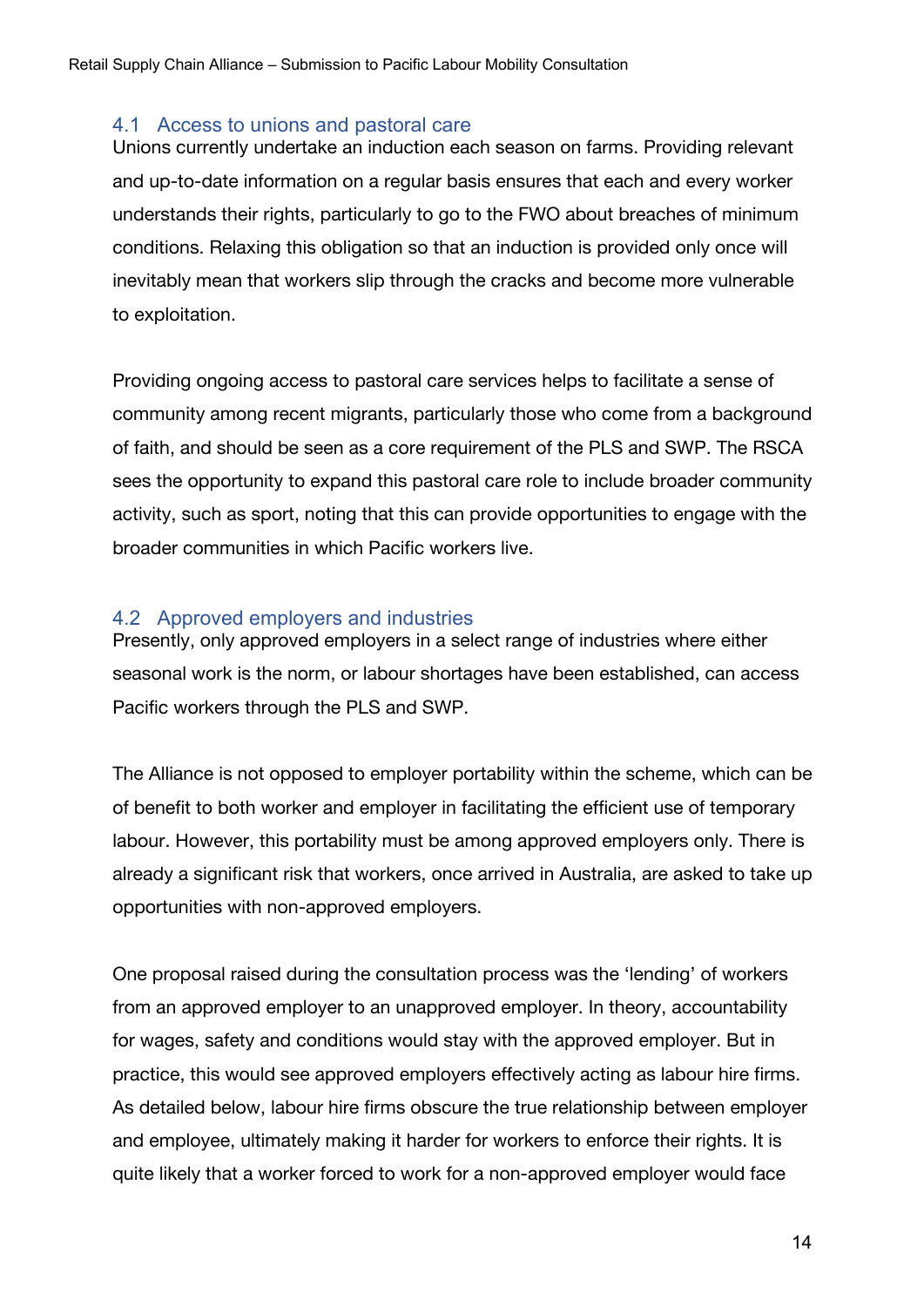even more difficulty in enforcing their rights. Given the existing one-sided relationship between worker and employer in this industry, Pacific workers would not be able to refuse to take up readily-available work. Unless the 'lending' approved employers were licenced as labour hire firms under a national scheme, it would be difficult to rely on employment law alone to protect the rights of workers forced to take up work for unapproved employers.

**RECOMMENDATION 4:** Any changes made to increase flexibility in the PLS and SWP must not undermine their core protections: employer approval, access to unions and pastoral care, and provision of information about industrial rights.

Likewise, any expansion of approved industries should not run contrary to the specified aims of the programs: namely, to meet genuine labour shortages, verified with genuine labour market testing. Expanding the programs to meet industries without a shortage will only serve to suppress wages and conditions in those sectors. Given the high degree of exploitation observed in the horticulture sector, there is a significant risk that expansion of the program beyond this sector will expand the scope of exploitation.

**RECOMMENDATION 5:** Any expansion of approved industries should only cover those with genuine labour shortages verified with labour market testing.

## 5 Reinforcing existing protections

Beyond the framework established by the PLS and SWP, the Alliance believes a number of changes that would provide further protections against worker exploitation.

## 5.1 A national labour hire licensing scheme

Labour hire contractors are currently at the core of compliance problems in the horticulture industry. It is widely acknowledged that the prevalence of labour hire firms in the horticulture industry aides and abets the widespread use of undocumented workers, regularly results in non-compliance with conditions in the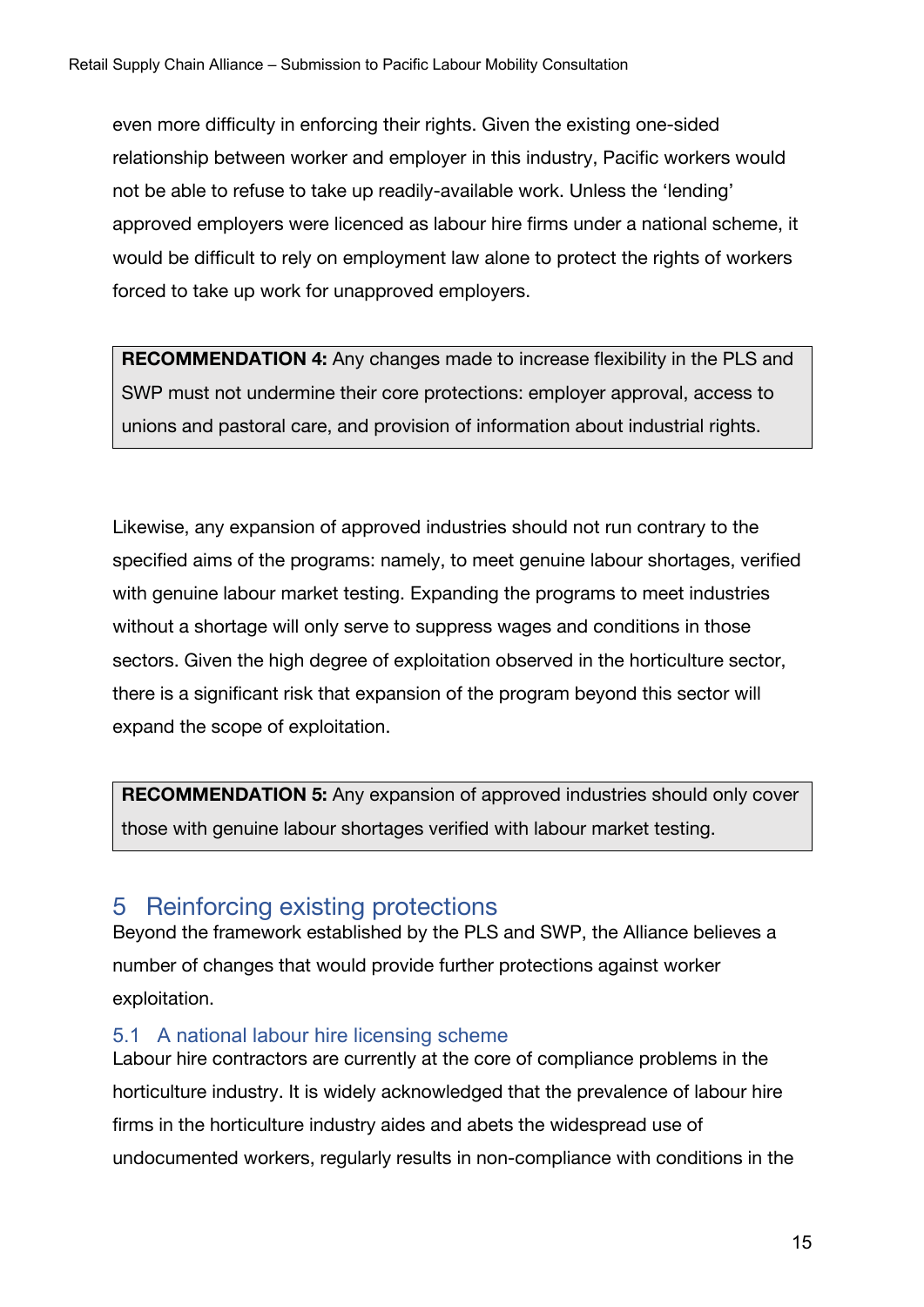Horticulture **Award** and allows some growers to generate a perceived legal and moral distance between their business and compliance issues.

The Federal Government's Migrant Workers' Taskforce argued in their March 2019 report that the lack of a regulatory framework for labour hire firms nationally was a key motivator of non-compliance of Australian workplace laws.

Several other key investigations have similarly concluded the need for a national labour hire licensing scheme, including the Towards a Durable Future report, which identified several key insights relating to labour hire in the horticulture industry.<sup>11</sup> This included recognising that there is a legitimate role that labour hire contractors can play in the horticulture industry. However, whilst compliant labour hire contractors can help address acute labour supply challenges, reduce employment difficulties and even reduce worker exploitation by centralising HR practices, the non-compliant cohort overwhelmingly undermine the industry's track record for exploitation and create an incentivised race to the bottom where firms compete on exploitative business models.

No serious progress will be made in terms of addressing compliance levels in the horticulture industry unless a national approach to the regulation of labour hire contractors is established.

For instance, the regulation of labour hire contractors that partake in the SWP (that is, that they must also be approved employers under the scheme) significantly reduced scope for non-compliant contractors.

The introduction of state-based labour hire licensing schemes in Victoria and Queensland have also successfully reduced incidences of non-compliance by labour hire contractors, and created a level playing field amongst businesses in the industry. In both Queensland and Victoria, labour hire operators are required to

<sup>11</sup> Howe, Cibborn, Reilly, van den Broek and Wright, *Towards a Durable Future: Tackling Labour Challenges in the Australian Horticulture Industry* (2016) page 25.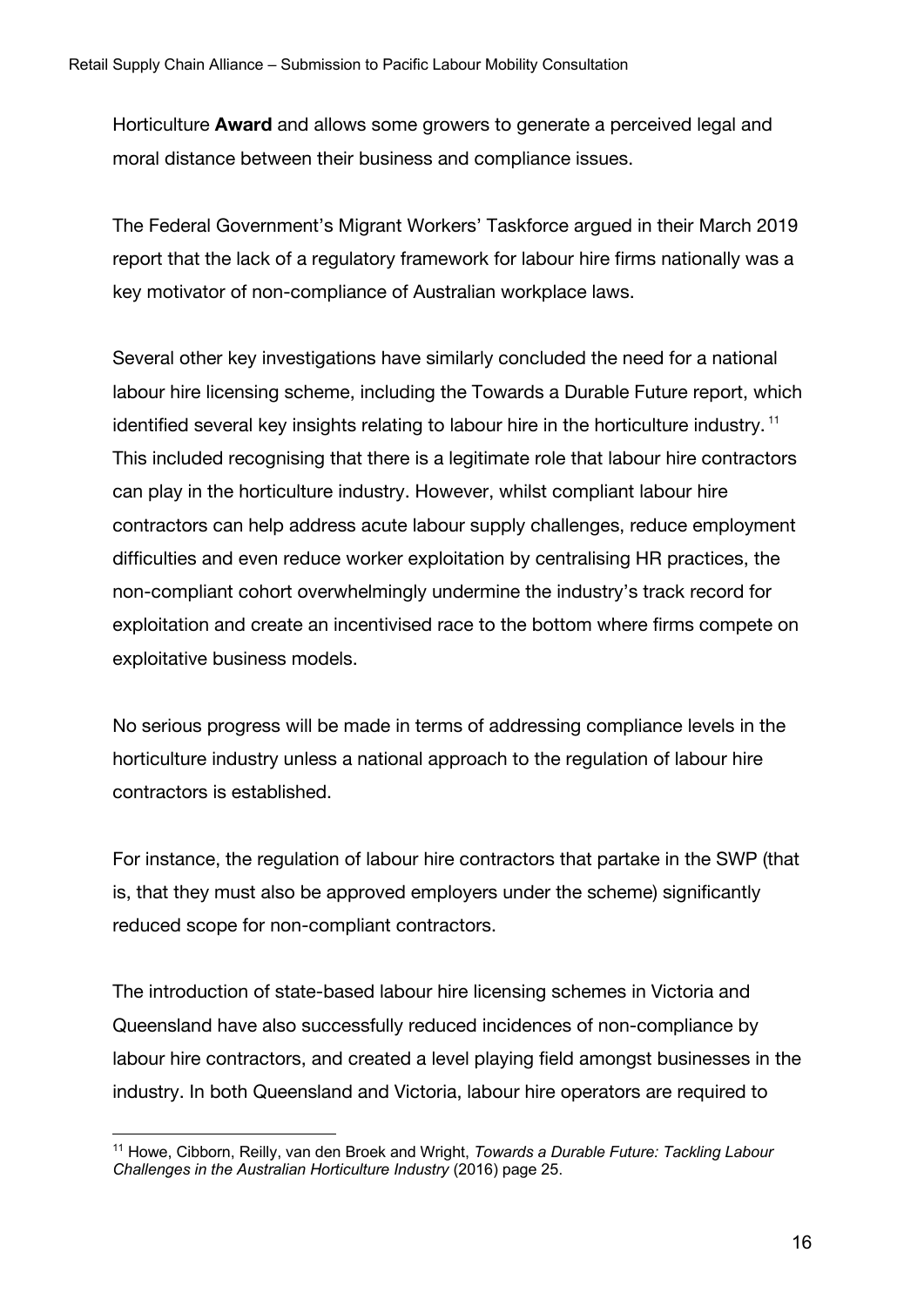pass a fit and proper person test which is made of both the business and each executive officer. The test involves assessing against various criteria such as the applicant's criminal history, history of insolvency, and the financial viability of the business. Applicants must also report the number of visa workers they supply, pay a licence fee, and comply with other state and federal workplace laws.<sup>12</sup> Licenses are valid for one year from the date they are granted. However, these schemes seek to achieve this objective with different regulatory approaches, and there remains inherent political risk with regard to a committed long-term model in any state.

For this reason, almost any review that addresses non-compliance of workplace laws in the Australian horticulture industry recommends the introduction of a national labour hire licensing scheme. *Towards a Durable Future* notes that the introduction of labour hire licensing in a number of international jurisdictions has reduced non-compliance with labour standards by contractors involved in the horticulture industry.

In short, a national scheme would require all labour hire contractors to routinely apply for a license to ensure they are complying with Australian workplace laws.

At a minimum, a national labour hire licensing for the horticulture industry must include:

- a national scope. The movement of labour across State and Territory boundaries and the extent of current compliance problems necessitates a scheme that operates on a National level;
- strict legal obligations on all labour hire contractors to be licensed and for all growers to ensure they only engaged licensed providers;
- a one-year limit on licence operating periods to ensure that labour hire contractors are subjected to regular scrutiny. This period is warranted given the extent of current compliance problems. A longer period may be considered in the future once a compliance culture is established;

<sup>12</sup> *Labour Hire Licensing Act 2017* (Qld) ss 31, 32.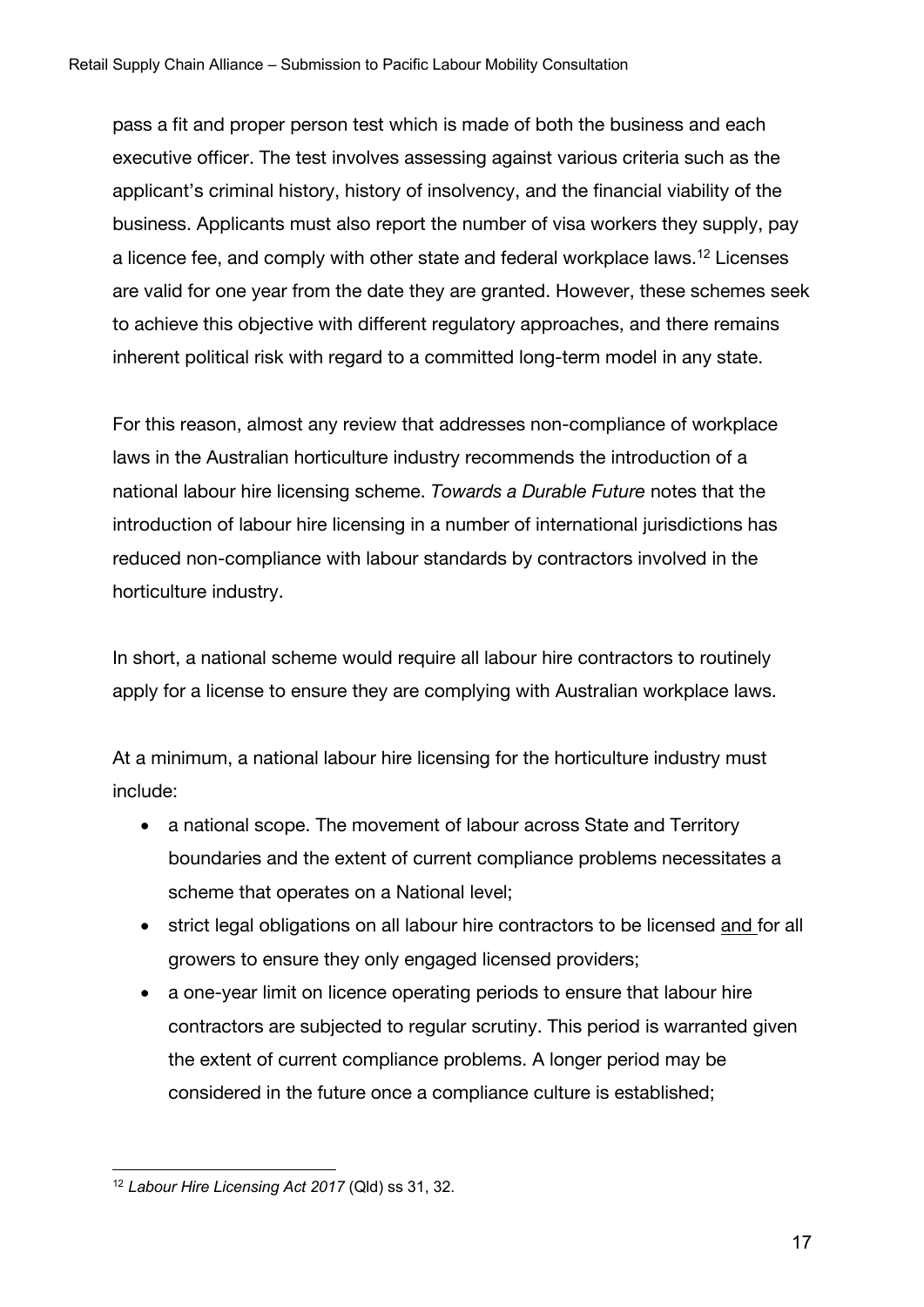- a fit and proper person test which ensures licenses are only issued to businesses that can establish they comply with all applicable industrial, immigration and safety laws and not to persons with a criminal history;
- a well-resourced National Compliance Unit. The Unit must be given extensive inspection and audit requirements and allow for anonymous complaints. It is critical that applications are properly scrutinised, and that strong action is taken against any unlicensed labour hire contractors and any growers that engage unlicensed contractors;
- a strong civil and criminal penalty regime needs to be available as a deterrent to unlawful and illegal behaviour. However, the deterrent effect will only be achieved if a well-resourced regulator is known to be closely monitoring the industry and taking enforcement action;
- a requirement that only licensed labour hire contractors can employ visa workers and that the details of all visa workers contracted for employment are registered with the National Compliance Unit.
- a public list must be maintained of licensed labour hire contractors including any contractors who have had their licence suspended or cancelled.

## 5.2 Accommodation providers

In addition to labour hire contractors, hostels and boarding house providers play a critical role in the provision of labour to the Australian horticulture industry. Growers are heavily reliant on accommodation providers to facilitate the procurement of temporary migrant workers, but also to recruit workers. A national survey of vegetable growers revealed that 40% of growers surveyed had used labour hire firms to access workers and 29% had recruited through hostels. Growers that sourced labour from hostels were more likely to employ temporary migrants, and 15% of growers surveyed had a formal business relationship with a hostel that provided accommodation to their workers.*<sup>13</sup>*

<sup>13</sup> Howe, Cibborn, Reilly, van den Broek and Wright, *Towards a Durable Future: Tackling Labour Challenges in the Australian Horticulture Industry* (2016) page 86.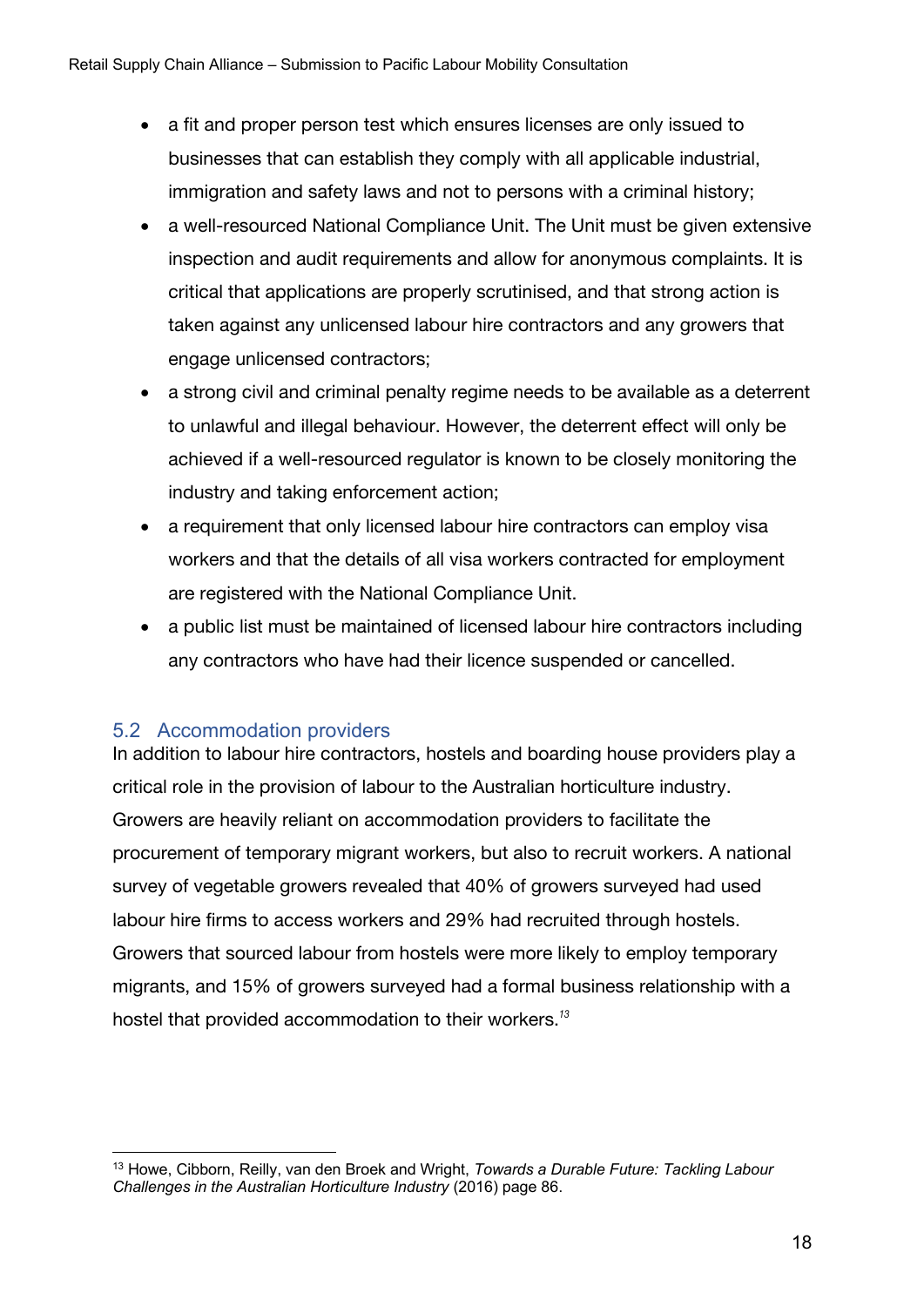*Towards a Durable Future* identified that accommodation providers can play a positive role in promoting compliant growers but can also be a source of exploitation, particularly for vulnerable migrant workers:

*Working hostels and other accommodation providers play a central role in managing labour supply challenges in many regions by supplying farm workers to growers. Some of these also play a role in fostering greater compliance with labour standards by selectively choosing growers and only sending workers to farms with a reputation for compliant labour relations. There is considerable variation in the costs of privately-operated accommodation and transportation services both between and within different groups of workers. The more vulnerable the worker, the more likely they are to be exposed to exploitation through being forced into poor quality, high cost accommodation close to farm locations. The variation in accommodation and transport arrangements, and the degree of vulnerability of different workers, means regulation of accommodation and transport needs to be sensitive to local circumstances, and the most effective response to problems with exploitation of workers is through collaboration of the various stakeholders.*<sup>14</sup>

Given accommodation providers are another embedded source of labour for the horticulture industry and a current source of exploitation, it is appropriate for them to subject to a licensing regime which should be regulated by the same national body that has carriage of the national labour hire licensing scheme. Further, unions are currently prevented from exercising their right of entry to premises usually used as residences – this discrepancy should be removed to facilitate safety inspections.

**RECOMMENDATION 6:** The Federal Government should establish a national labour hire licencing scheme with strict compliance measures. Accommodation providers that serve a labour hire role should also require licencing under this scheme.

<sup>&</sup>lt;sup>14</sup> Ibid at page 85.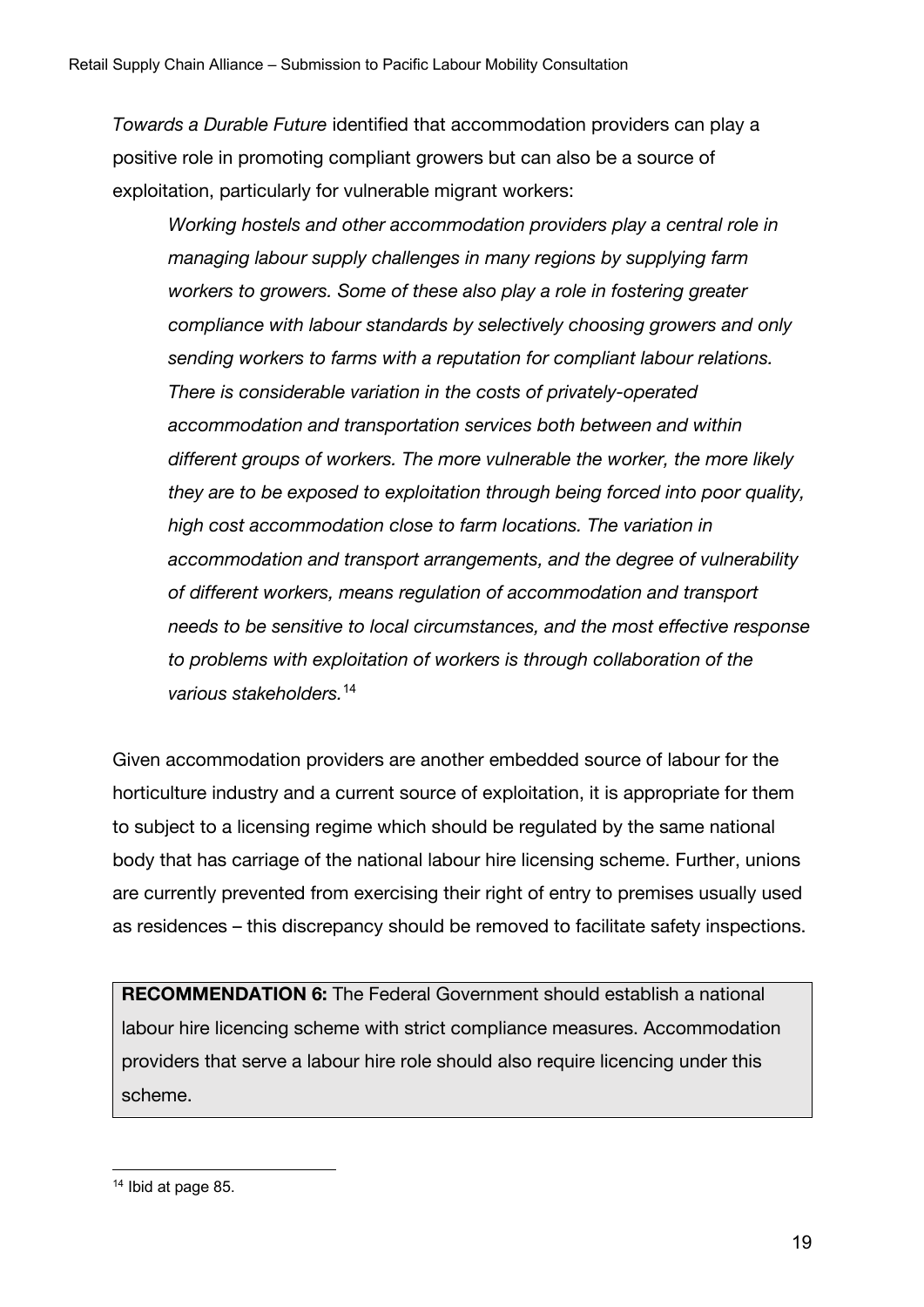#### 5.3 Avenues for whistleblowing

For many Pacific workers, reporting non-compliance to their employer or the Fair Work Ombudsman is simply not an option – it will lead to them losing their job. For this reason, it is crucial that workers have an option to report non-compliance anonymously. The Pacific Labour Mobility website, nor the Fair Work Ombudsman's guide for workers on the harvest trail**, do not provide any information on how workers can seek enforcement of their rights.** Although there is an 'anonymous report' form on the Fair Work Ombudsman website, the extent of exploitation in the horticulture sector suggests a purpose-built form and service (potentially including a phone hotline) should be provided.

**RECOMMENDATION 7:** The Federal Government should establish a 'whistleblowing' service that allows horticulture workers to anonymously report breaches of employment standards. This service should be advertised prominently on the Pacific Labour Mobility website and on the Fair Work Ombudsman website.

Further, local governments understand their local areas and are in a position to know earlier than authorities when their local community sees accommodation overcrowding or other signs of exploitation. However, this knowledge is not currently shared with key stakeholders. The Alliance believes that local governments can therefore play a greater role in facilitating dialogue between industry, unions, and other stakeholders in the community, and in providing information to the administrators of the PLS/SWP, the Fair Work Ombudsman and Home Affairs.

**RECOMMENDATION 8:** Local governments in horticulture regions should be required to set up stakeholder meetings twice a year with unions, growers, pastoral care providers, community groups and relevant State and Federal Government agencies. The Federal Government should engage with local governments in horticulture regions to understand local context and actively investigate early signs of worker exploitation.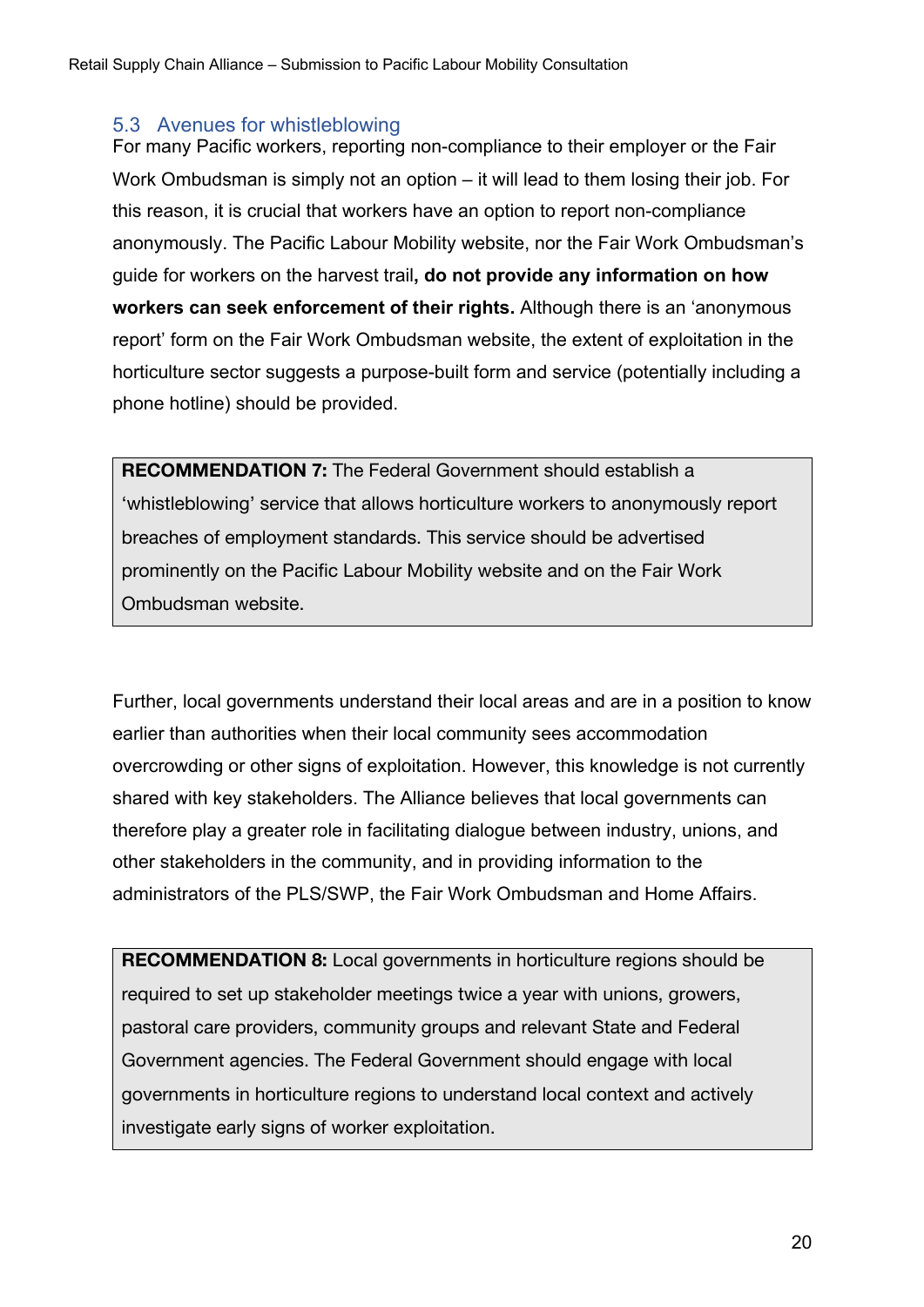## 6 Enforcement and compliance

Non-compliance of Australian workplace laws in the horticulture industry is rampant. This has been uncovered not because of a material increase in regular prosecution activity, but because of concerted activities, underpinned by media interest and parliamentary and union scrutiny, that have sampled the sector and uncovered horrifying instances of exploitation.

The fact that for well over a decade exploitation cases in the horticulture industry have increased considerably without any adjustments to the modus operandi of government agencies is unacceptable. Whilst reform to the visa system and the introduction of a national labour hire licencing regime are critical, further consideration to the existing efficacy of government enforcement activities are required.

Improvements to the enforcement and compliance measures for horticulture workers could be ameliorated by the following solutions.

## 6.1 An increase of funding to the FWO

The Fair Work Ombudsman (FWO), as the key government agency for ensuring compliance, is significantly under-resourced. In the 2019-20 Federal budget the FWO was allocated approximately \$110 million which, when compared to 2009-10, is a funding reduction in real terms. While the FWO was allocated around \$40 million extra in 2020, this was necessary to service the significant increase in industrial enquiries related to the pandemic, and has not led to increased compliance measures in the horticulture sector.

An increase in funding to the FWO of \$15 million each year for 5 years would provide the ombudsman a requisite coverage of exploitation across an industry that is geographically challenging to access and regulate. The funding must be quarantined towards a dedicated agriculture and horticulture compliance team of 90 FWO inspectors who are based in regional agricultural and horticultural centres.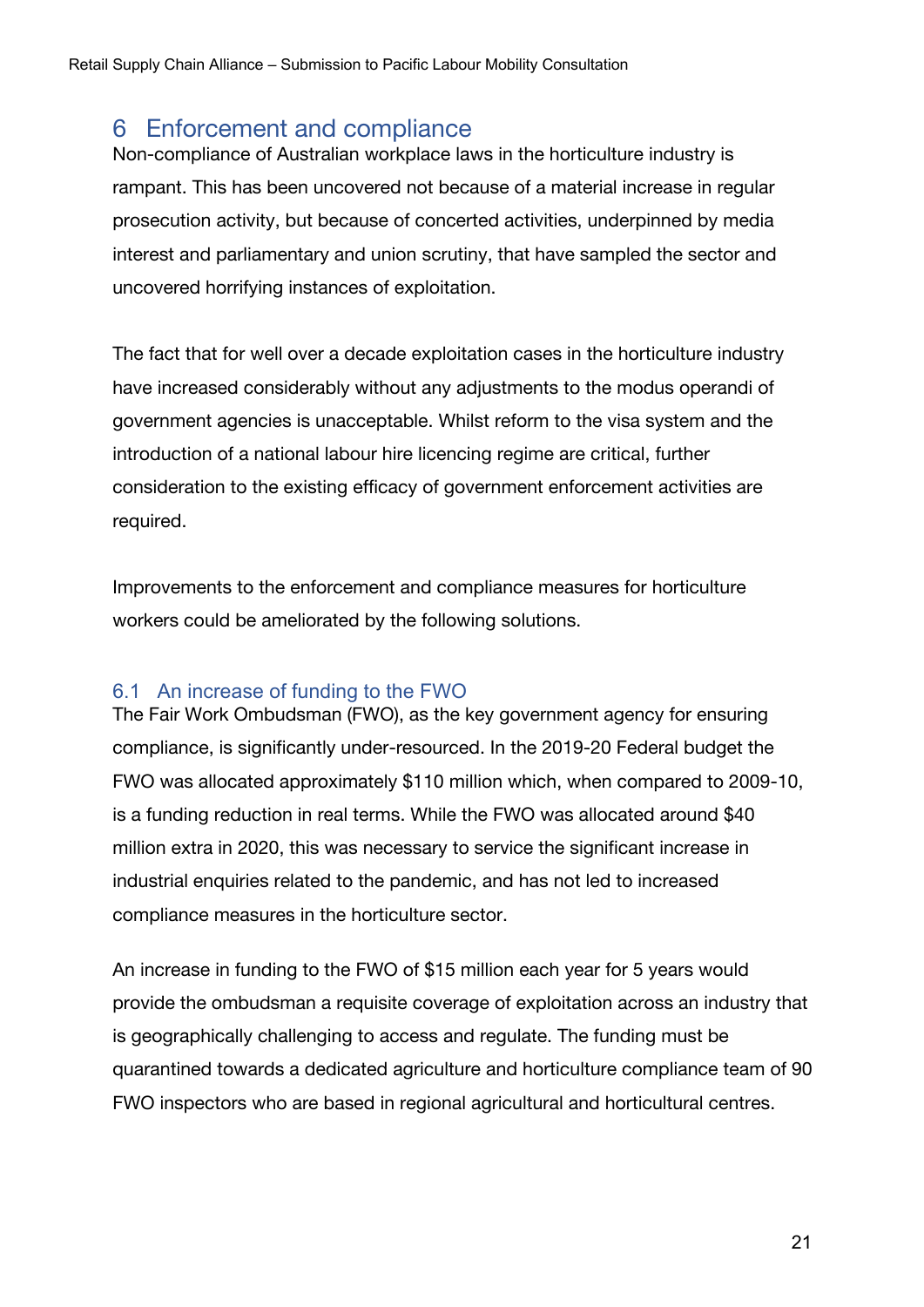The investigative and enforcement powers of all FWO inspectors should be amended to allow all FWO inspectors to investigate and act on modern slavery in all industries including the agriculture and horticulture industries.

As industry compliance is proven to return to normal levels this team and funding can be reduced, however an ongoing dedicated regionally based agriculture and horticulture compliance team of FWO inspectors must retained as deterrent for the foreseeable future.

## 6.2 Stronger and enforceable audits and union inspection rights

Growers are the critical link in the supply chain. It is on the farms and in the packing sheds where the exploitation of vulnerable workers is most likely to occur.

Industry developed self-compliance audits and programs like Fair Farms are perhaps well intentioned but lack reliability, enforcement and are often toothless or 'paper audit' process with little credibility. To provide workers and the community with any assurance of compliance to the law, they need an worker's engagement and actual on the ground checks. On farm compliance audits would require that growers are ensuring workers on their farms are being paid correctly and not exploited.

For industry compliance audits to be truly effective they need to have unannounced on-farm audits conducted by independent auditors with actual industry compliance knowledge. Industry compliance audits should be required to have the following minimum requirements.

- Have endorsement from the relevant worker representatives to ensure they properly address worker exploitation.
- Have the requirement for growers to cooperate with unannounced independent on-farm audits.
- Have agreed independent auditors who are appointed through a tripartite process between the major retailers, Unions and industry.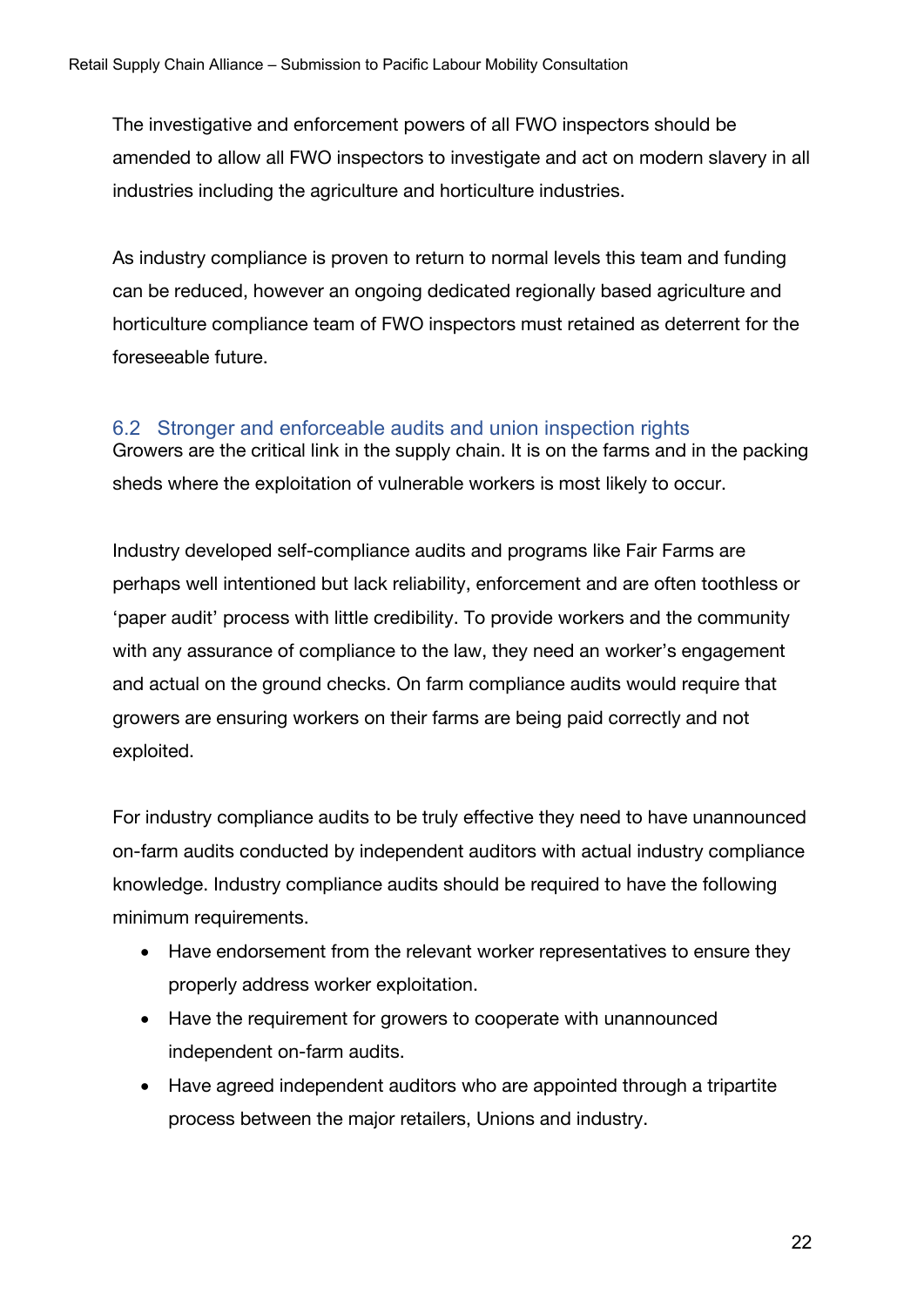6.3 Government funding for unions to assist in properly regulating the sector The federal government should make grants available to unions under the PLS and SWP that are capable and willing to audit and report on workplace compliance in the horticulture industry. This could reduce the total cost impost on the FWO which would have to station regional operators, and instead solicit the services of unions that are already regionally located or visit sites.

By way of example, unions employ trained organisers with significant industry experience who understand the unique challenges faced by employers and workers in these industries. These officials are familiar with workplace law and frequently visit regional sites on account of their general workplace organising responsibilities. The benefits to the industry and enforcement of the law would be several-fold.

- Provide government, workers and industry with certainty around the independence of compliance checks.
- Ensure integrity of compliance with industry-based programs like the Fair Farms initiative to ensure any employers purporting to adhere to higher standards are in fact compliant.
- Provide a model for industry compliance enforcement at half the cost of the minimum funding needed for the FWO.
- Conduct intelligence-based award education and compliance checks through the current and enhanced ROE provisions.

#### 6.4 Stronger penalties for breaches

The degree of exploitation in the horticulture industry is evidence that civil penalties imposed on unlawful operators is not enough to deter non-compliance. In addition, there are many instances where unscrupulous employers evade their penalties by declaring bankruptcy and general phoenixing activity.

To combat these challenges, the Victorian government has recently enacted wage theft legislation which seeks to address serious wage theft and workers exploitation as criminal matters.